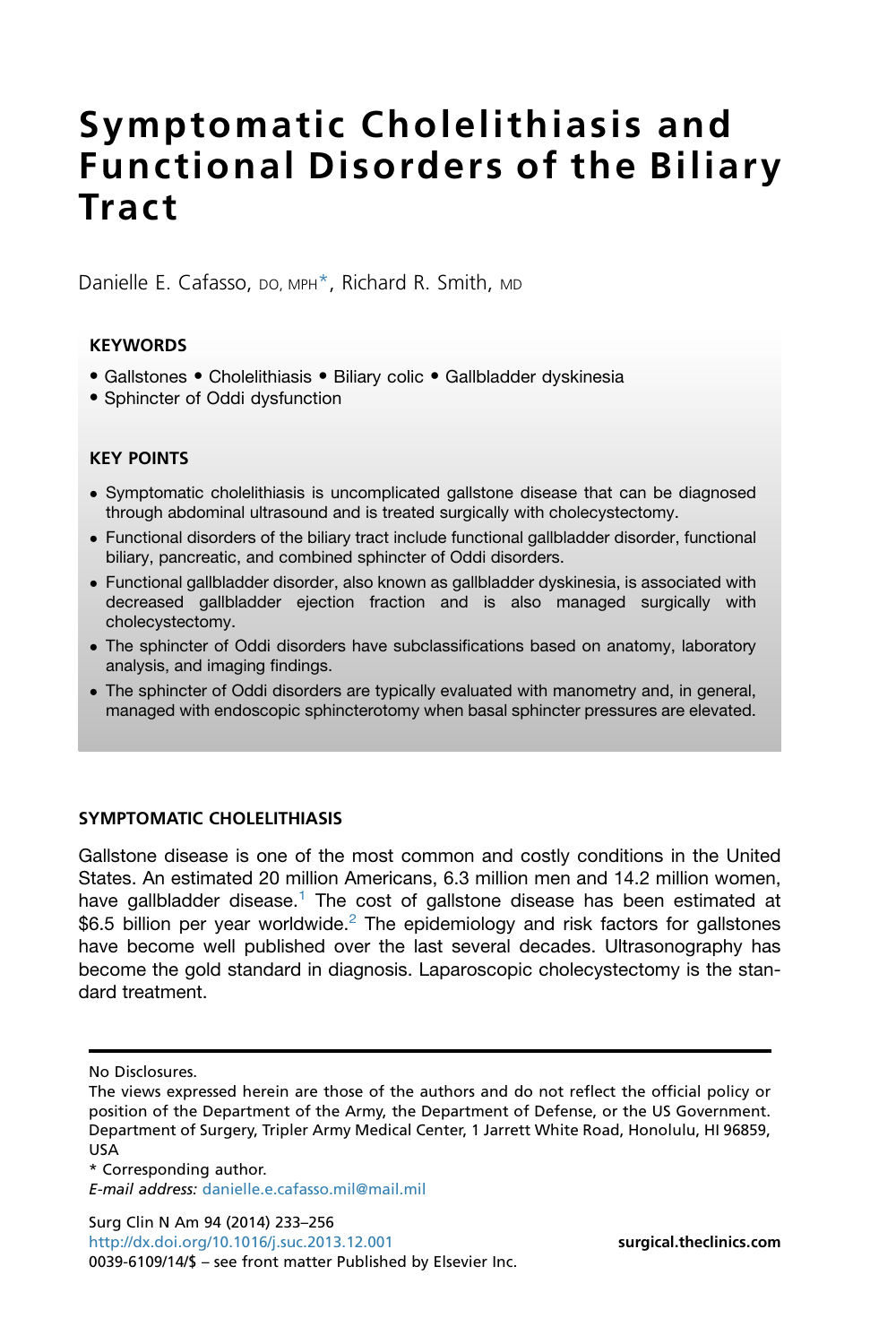# Epidemiology

The formation of gallstones and gallbladder disease is likely multifactorial and involves an interaction between genetic and environmental factors. Identified risk factors include ethnicity; age; gender; lifestyle; medications; and genetics. The third National Health and Nutrition Examination Survey surveyed a representative sample of greater than 14,000 people in the United States and conducted gallbladder ultrasonography to determine the ethnic distribution of gallstone disease. African American men and women had the lowest prevalence at 5.3% and 13.9%, respectively, whereas Mexican American men and women had a prevalence of 8.9% and 26.7%, respectively, with most other ethnicities falling somewhere in between.<sup>[1](#page-16-0)</sup> Of note, Native Americans have the highest prevalence in North America, with 73% of female Pima Indians over 25 years of age having gallstones. $3$  A multicenter, population-based Italian study known as the Multicenter, Population-based Italian study on Epidemiology of Cholelithiasis project identified female gender and increasing age and body mass index as the most significant risk factors for gallstone disease.<sup>[4](#page-17-0)</sup> In addition to obesity, rapid weight loss is also associated with gallstone formation and this patient population is more likely to be symptomatic as well. $5$  The higher rates of gallstone disease in women are likely a result of pregnancy and sex steroids.<sup>[1,3,6](#page-16-0)</sup> Moreover, the risk of developing cholesterol gallstones increases with the number of pregnancies. One study reported an increase in the prevalence of gallstones from 1.3% in nulliparous women to 12.2% in multiparous women.<sup>[7](#page-17-0)</sup> A strong familial predisposition also exists for gallstone formation. First-degree relatives of gallstone patients were found to have gallstones over 4 times more often than in a matched control population.<sup>[8](#page-17-0)</sup> Interestingly, mutations in the adenosine triphosphate-binding cassette, subfamily B, member 4 (ABCB4) gene are related to symptomatic cholelithiasis at a younger age  $\ll 40$  years).<sup>[9](#page-17-0)</sup> Finally, comorbidities such as diabetes mellitus, cirrhosis, hypertriglyceridemia, Crohn, disease, and conditions that lead to bile stasis are associated with gallstone formation.<sup>[2](#page-17-0)</sup>

# Pathophysiology

Gallstones are divided into the 3 following types: cholesterol stones, black pigment stones, and brown pigment stones. Cholesterol stones (>50% cholesterol content) are the most common in the Western world and account for approximately 70% of all stones. Black pigment stones account for the remainder of stone carriers in the Western world and can be caused by hemolytic disorders or cirrhosis. Brown pigment stones are seen most commonly in East Asia and are associated with infection of the biliary tree. Currently the prevalence of cholesterol gallstones seems to be increasing worldwide as a result of socioeconomic changes and an increase in a more Western diet.<sup>[10](#page-17-0)</sup> The formation of cholesterol gallstones has been illustrated since the 1960s with variations of Admirand's triangle, which is essentially an equilibrium diagram of bile salt, cholesterol, and lecithin ([Fig. 1](#page-2-0)). Supersaturation with cholesterol, a decrease in the quantity of bile salt or lecithin, or a combination of these factors promotes gall-stone formation.<sup>[11](#page-17-0)</sup> Many of the previously mentioned risk factors alter the composition of bile, thus leading to the formation of gallstones.

# Clinical Presentation

Most patients with gallstones are asymptomatic. The Simione study examined more than 1900 members of a small Italian town and found an incidence of cholelithiasis of 6.9%. Most were asymptomatic with only 22% reporting biliary pain over the previous 5-year period.<sup>12</sup> Only 16% of the asymptomatic patients then went on to develop symp-toms over a 10-year follow-up.<sup>[13](#page-17-0)</sup> In another study by Rome Group for the Epidemiology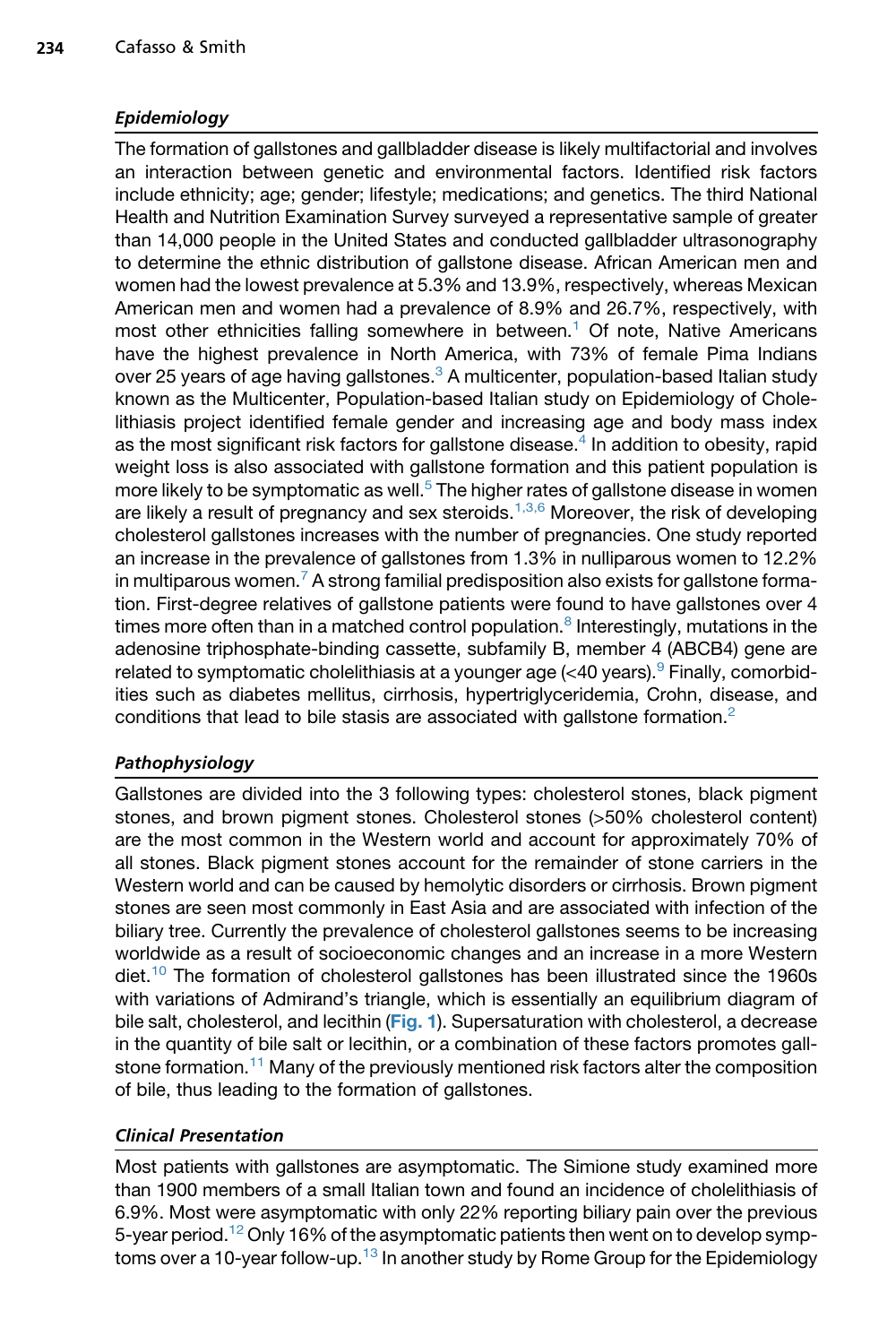<span id="page-2-0"></span>

Fig. 1. Adaptation of Admirand's triangular coordinates relating cholesterol, bile salts, and lecithin concentration to cholesterol solubility. (From Johnson CD. ABC of the upper gastrointestinal tract. Upper abdominal pain: Gall bladder. BMJ 2001;323:1170; with permission.)

and Prevention of Cholelithiasis, initially asymptomatic patients with gallstones had a cumulative incidence of 26% for the development of biliary pain at 10 years.<sup>[14](#page-17-0)</sup>

Uncomplicated gallstone disease typically presents with upper abdominal pain. A variety of other gastrointestinal complaints have been associated with uncomplicated gallstone disease, such as bloating, belching, nausea, and fatty food intolerance, but these other factors do not consistently discriminate between gallstone disease and other causes.<sup>[15](#page-17-0)</sup> The symptoms are due to gallbladder contraction in the presence of gallstones, which then forces the stone against the outlet, cystic duct, leading to increased pressure in the gallbladder. This increase in pressure, or gallbladder distention, causes the pain, which subsides as the gallbladder relaxes, and the stone falls back from the cystic duct.<sup>[16](#page-17-0)</sup>

Biliary colic is typically steady in quality rather than "colicky" as the name implies. The classic description is a constant, dull discomfort in the right upper quadrant that may radiate to the back. The pain is not relieved or exacerbated by movement, position, or bowel function. Typically, the pain will last greater than 30 minutes with the maximum time being 6 hours.<sup>[15](#page-17-0)</sup> Many patients report postprandial pain; however, association with meals is not universal. In fact, in a significant proportion of patients the pain is nocturnal.<sup>[17,18](#page-17-0)</sup> Recurrent attacks are common and can range from within hours to years.<sup>[19](#page-17-0)</sup> Some patients may present with atypical symptoms such as chest pain, eructation, early satiety, dyspepsia, or nonspecific abdominal pain.

The physical examination and laboratory evaluation are typically benign. Upper abdominal tenderness is frequently noted on physical examination to include voluntary guarding but peritonitis is absent. Laboratory values in uncomplicated gallstone disease should be normal because any abnormalities, such as leukocytosis or elevated liver and pancreatic enzymes, suggest a complication of gallstone disease, including cholecystitis, cholangitis, or pancreatitis.<sup>[20](#page-17-0)</sup>

#### Diagnostic Procedures

The diagnostic test for gallstone disease is ultrasonography. It is cost-effective, noninvasive, and accurate. Approximately 95% of gallbladder stones will be detected by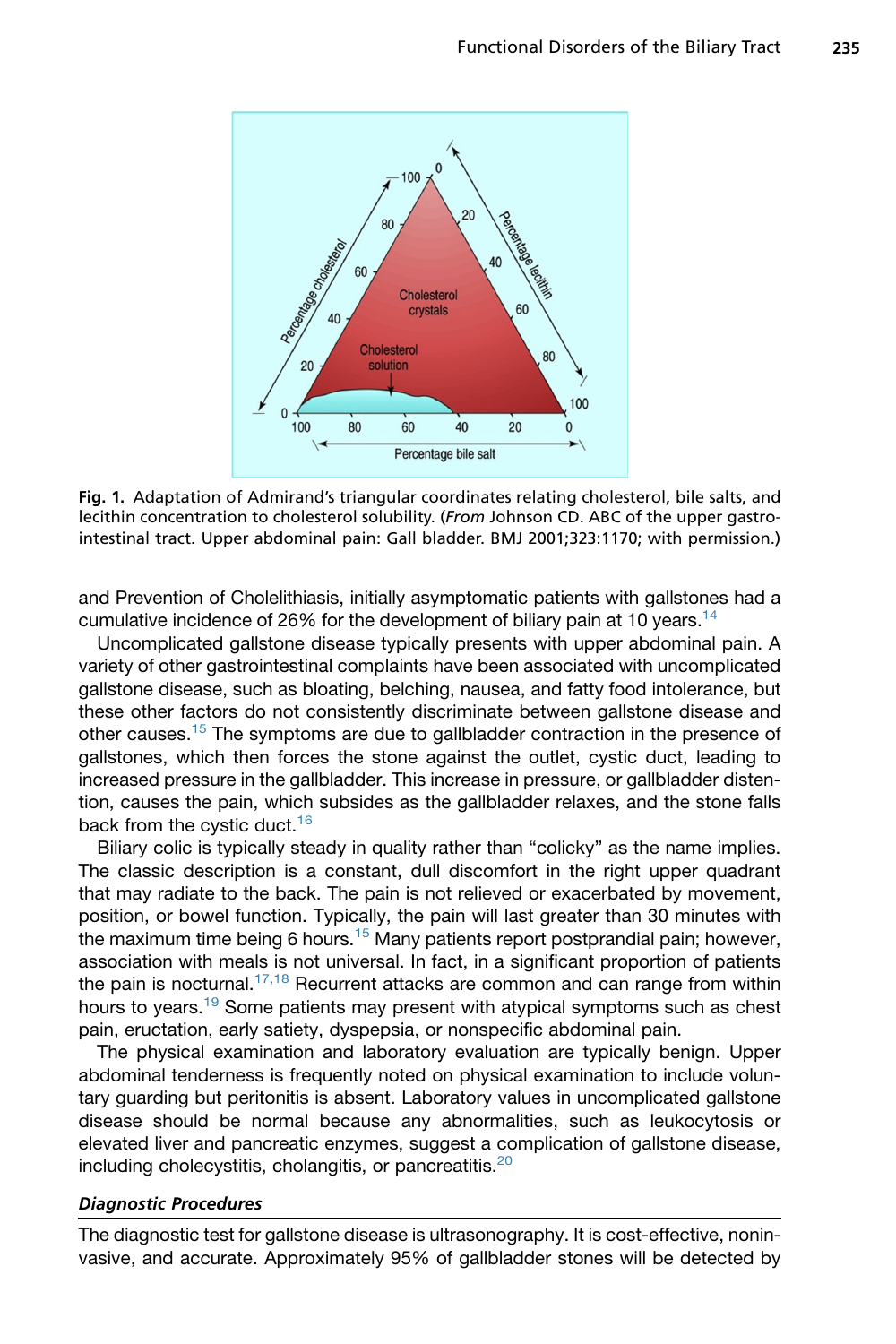ultrasound. Ultrasound can also detect findings associated with complicated gallbladder disease to assist in management. If there are no stones detected on ultrasound and a high suspicion exists, the ultrasound should be repeated. $21$ 

Ultrasonography findings in gallstones include single- or multiple-echo dense structures in the most dependent portion of the gallbladder. The stones produce a charac-teristic posterior shadowing due to reflection of the ultrasonic beam.<sup>[22](#page-17-0)</sup> Gallbladder sludge, on the other hand, will not produce an acoustic shadow and is more viscous. It represents microlithiasis, which can also produce biliary colic or lead to complicated gallstone disease such as cholangitis or pancreatitis.<sup>[23,24](#page-17-0)</sup> Endoscopic ultrasound (EUS) can be used to evaluate for occult cholelithiasis in patients with suspected gallstone disease but a negative transabdominal ultrasound. The sensitivity of 96% for occult cholelithiasis and choledocholithiasis exceeds both computed tomographic scan and transabdominal ultrasound.<sup>[25](#page-18-0)</sup>

#### Treatment and Outcomes

The current standard for management of uncomplicated gallstone disease, or symptomatic cholelithiasis, is laparoscopic cholecystectomy. Medical management consists of oral dissolution therapy with oral bile acids and is reserved for symptomatic gallstone patients who are not a candidate for surgery and have small (equal to or less than 5 mm in size), uncalcified, cholesterol stones in a functioning gallbladder with a patent cystic duct. Oral litholysis uses oral hydrophilic bile acids for dissolution therapy for cholesterol gallstones. Ursodeoxycholic acid is currently used and leads to decreased biliary cholesterol secretion, increased solubility of cholesterol by forming liquid crystals, and reduced intestinal absorption. However this approach is successful only in a small subset of patients; recurrence is common (30%–50% at 5 years), and the cost-benefit ratio is unfavorable.<sup>[26](#page-18-0)</sup> A variety of other medications and pathways have been studied in their effect on gallstone formation, including statins, aspirin, ezetimibe, and nuclear receptors that drive lipid homeostasis in the hepatobiliary and gastrointestinal systems. $27-30$  Observational studies report that nutritional modification, such as increased dietary polyunsaturated or monounsaturated fatty acids, fiber, caffeine, vegetable protein, and a diet low in refined carbohydrates, may aid in reduc-tion of symptoms.<sup>[31](#page-18-0)</sup> Overall, most patients will undergo laparoscopic cholecystectomy as definitive and effective management for symptomatic cholelithiasis. $32$ 

#### **Summary**

Symptomatic cholelithiasis, or uncomplicated gallstone disease, is very common. Multiple risk factors exist and are associated with the balance of cholesterol, bile salts, and lecithin in the body. Biliary colic with otherwise normal examination findings and laboratory values and the findings of gallstones on ultrasound should alert the clinician to the likely diagnosis of symptomatic cholelithiasis. Although a small subset of patients may benefit from oral dissolution therapy, the gold standard for treatment is laparoscopic cholecystectomy. Additional avenues for medical management continue to be researched.

### FUNCTIONAL DISORDERS OF THE BILIARY TRACT: BILIARY DYSKINESIA AND SPHINCTER OF ODDI DYSFUNCTION

Functional gastrointestinal disorders are defined by chronic or recurrent gastrointestinal symptoms that cannot be explained by structural or biochemical abnormalities. That is not to say that there are not physiologic abnormalities associated with functional disorders but that their presence may not coincide with symptoms or correction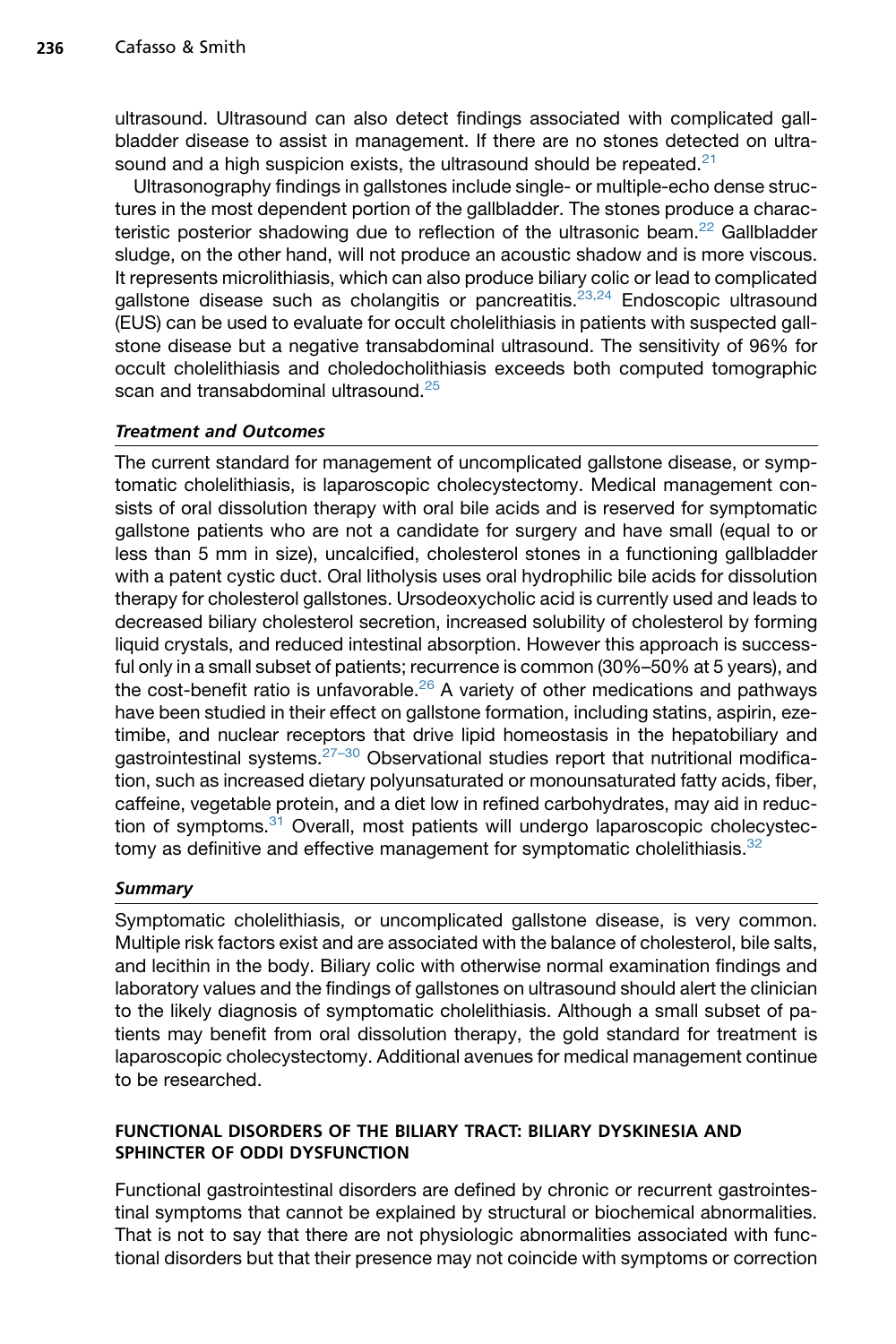<span id="page-4-0"></span>with relief of symptoms. $33$  Given the lack of structural or biochemical abnormalities, these disorders must be identified by the pattern of symptoms they cause. These symptoms cluster into recognizable syndromes with symptoms centered on various gastrointestinal organs. These recognizable syndromes have been defined by the Rome criteria.<sup>[34](#page-18-0)</sup> The 3 types of functional biliary disorders based on Rome III diagnostic criteria are functional gallbladder disorder (FGD) and functional biliary or pancreatic sphincter of Oddi disorder (SOD)  $(Box 1)$ .<sup>[35](#page-18-0)</sup> Diagnosis is made through clinical evaluation and imaging studies, which evaluate gallbladder contractility and ejection fraction for FGD and pressure differentials through manometry for SODs. The Rome III criteria were developed to minimize invasive procedures, such as endoscopic retrograde cholangiopancreatography (ERCP) in those patients who do not meet the diagnostic criteria, thereby limiting associated complications to those invasive proce-dures.<sup>[36](#page-18-0)</sup> The current gold standard in treatment is laparoscopic cholecystectomy and endoscopic sphincterotomy (ES), respectively.<sup>[37](#page-18-0)</sup>

#### FGD

Functional gallbladder disorder is the term currently accepted by the Rome classification for gallbladder dyskinesia. FGD is a motility disorder initially caused by either metabolic abnormalities or a primary motility alteration.<sup>[36](#page-18-0)</sup> Synonyms for FGD include various names, such as gallbladder spasm, acalculous biliary disease, gallbladder dyskinesia, and cystic duct syndrome.<sup>38,39</sup> Objective data using the radionuclide gallbladder ejection fraction (GBEF) aid in diagnosis and most patients' symptoms are relieved with cholecystectomy.<sup>[37](#page-18-0)</sup>

| Box 1<br>Rome III criteria. Functional gallbladder and sphincter of Oddi disorders                                                                                                   |
|--------------------------------------------------------------------------------------------------------------------------------------------------------------------------------------|
| Diagnostic criteria                                                                                                                                                                  |
| Episodes of right upper quadrant pain or epigastric pain and ALL of the following:                                                                                                   |
| Episodes lasting 30 min or longer                                                                                                                                                    |
| Recurrent symptoms occurring at different intervals (not daily)                                                                                                                      |
| The pain builds up to a steady level                                                                                                                                                 |
| The pain is moderate to severe enough to interrupt the patient's daily activities or lead to<br>an emergency department visit                                                        |
| The pain is not relieved by bowel movements                                                                                                                                          |
| The pain is not relieved by postural change                                                                                                                                          |
| The pain is not relieved by antacids                                                                                                                                                 |
| Exclusion of other structural disease than would explain the symptoms                                                                                                                |
| Supportive criteria                                                                                                                                                                  |
| The pain may present with one or more of the following                                                                                                                               |
| Associated nausea and vomiting                                                                                                                                                       |
| Radiates to the back and/or right infra-subscapular region                                                                                                                           |
| Awakens from sleep in the middle of the night                                                                                                                                        |
| From Rome Foundation, Inc. Rome III diagnostic criteria for functional gastrointestinal disor-<br>ders. Available at: http://www.romecriteria.org/criteria/. Accessed July 26, 2013. |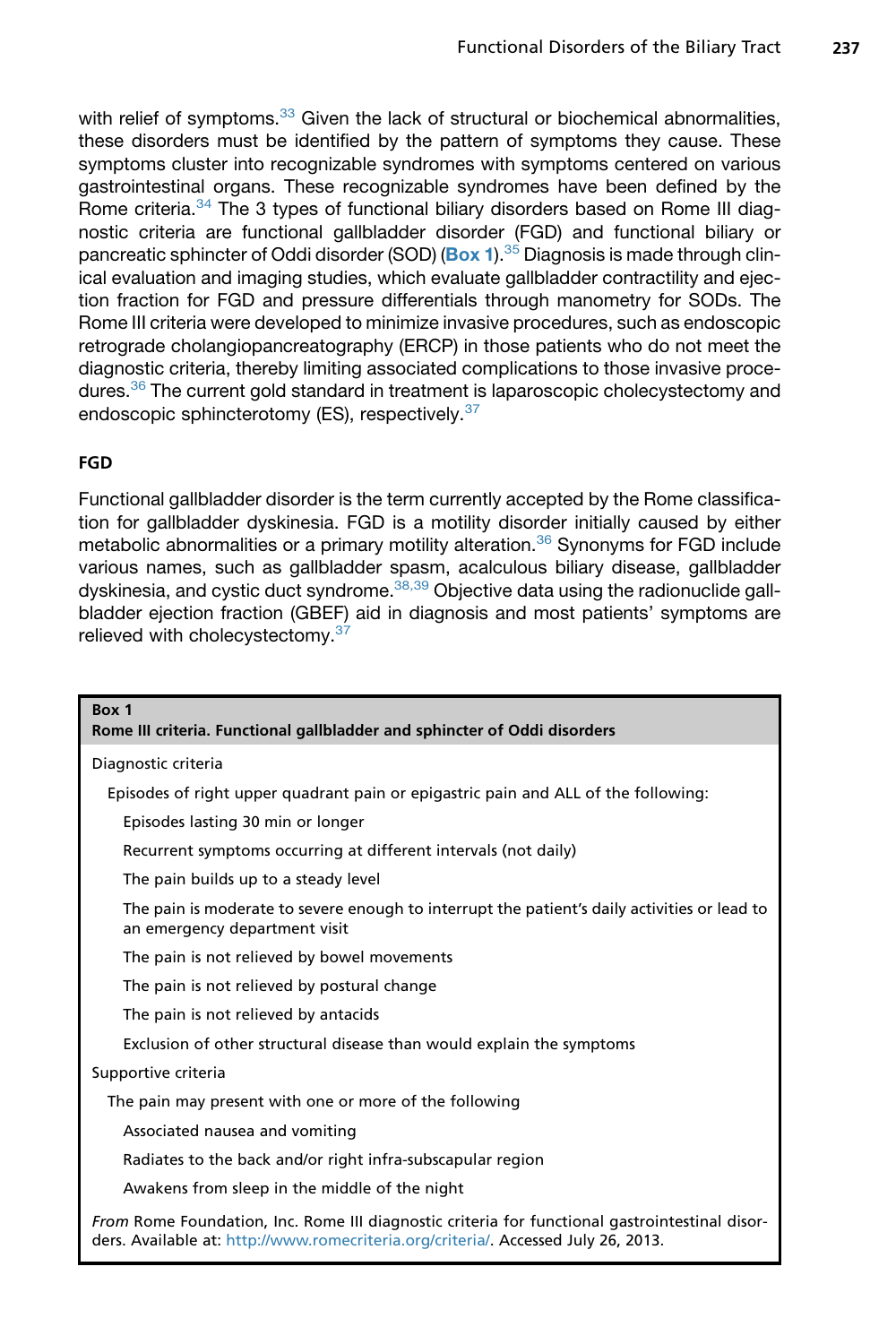# Epidemiology

The true prevalence of FGD is unknown and varies per study. One large study reported the prevalence of biliary pain without stones to be about 2.4%.<sup>[12](#page-17-0)</sup> Another Italian study evaluated biliary pain with normal transabdominal gallbladder ultrasound imaging in men and women and estimated the prevalence to be 8% and 21%, respectively.<sup>[40](#page-18-0)</sup>

# Pathophysiology

The true pathophysiology of FGD is unknown. The normal physiology of the gallbladder is regulated by neurohormonal mechanisms involving the vagus and splanchnic nerves and, most notably, the hormone cholecystokinin (CCK). The liver continuously secretes bile through the intrahepatic to the extrahepatic bile ducts. The sphincter of Oddi (SO) then aids in gallbladder filling and bile storage. The bile remains stored and concentrated in the gallbladder during the fasting state and then empties during the digestive phases. Vagus nerve (efferent fibers) stimulation and CCK release contracts the gallbladder, while splanchnic nerve stimulation relaxes the gallbladder. During the fasting state, nonpropulsive contractions also exist, likely to prevent bile stasis.<sup>[36](#page-18-0)</sup> Abnormalities in any of these processes may be responsible for the symptoms observed.

Impaired gallbladder emptying, chronic inflammation, visceral hypersensitivity, and panenteric motility disorders have all been proposed as causes for FGD.[41](#page-18-0) Impaired gallbladder emptying, or gallbladder hypokinesia/dyskinesia, may lead to supersatu-ration of bile with cholesterol monohydrate because of associated bile stasis.<sup>[42](#page-18-0)</sup> Ineffective gallbladder contraction ultimately leads to a failure of gallbladder mixing and subsequent crystal formation, which then leads to chronic inflammation of the gallbladder wall. This theory was initially tested by Brugge and colleagues and reinforced by Velanovich, who studied patients with biliary-type pain, normal ultrasound imaging, and poor gallbladder emptying undergoing cholecystectomy. Intraoperative bile aspiration and postoperative pathologic abnormality were analyzed. Brugge illustrated that all those with preoperative crystals had chronic cholecystitis histologically. Velanovich reported 89% of patients without stones had crystals within their gallbladder walls and 94% of patients without stones had pathologic evidence of chronic cholecystitis. Both reports suggest acalculous gallbladder disease and dysmotility will eventually lead to gallstone formation and chronic inflammation.<sup>[43,44](#page-18-0)</sup> However, some argue that the histologic changes are a cause, and not the effect, of poor gall-bladder contractility.<sup>[42](#page-18-0)</sup> Moreover, abnormal histology is not universal in patients with presumed FGD as studies report chronic inflammatory changes ranging from 44% to 100%.[45–47](#page-18-0)

# Clinical Presentation

The Rome III diagnostic criteria as listed in **[Boxes 1](#page-4-0)** and  $2^{35}$  $2^{35}$  $2^{35}$  $2^{35}$  define the clinical presentation of FGD. The criteria were developed by consensus and are not substantiated by any published evidence. The intent was to develop criteria to limit extensive investigations with invasive procedures and inappropriate endoscopic and surgical proce-dures.<sup>[36](#page-18-0)</sup> They are generalizations that may not encompass every patient but should be used as a guideline when considering subjecting patients to potential harm.

# Diagnostic Procedures

In the setting of biliary colic, other more common diagnoses, such as gastroesophageal reflux disease, irritable bowel syndrome, functional dyspepsia, and cholelithiasis, should be evaluated before considering FGD.<sup>[36](#page-18-0)</sup> Abdominal ultrasonography is normal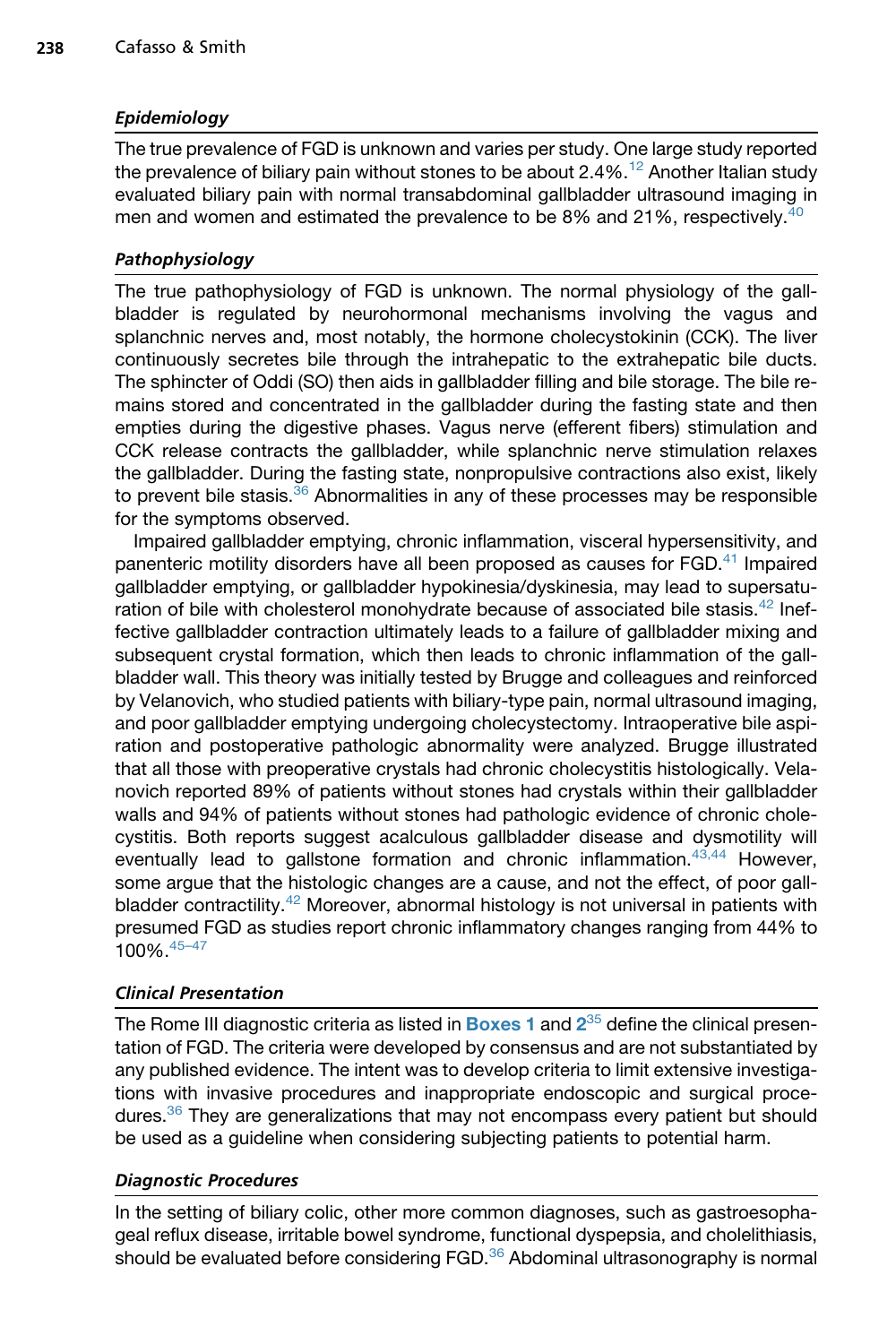#### <span id="page-6-0"></span>Box 2

Rome III criteria. Functional gallbladder disorder

Diagnostic criteria

Must include ALL of the following:

Criteria for functional gallbladder and SOD

Gallbladder is present

Normal liver enzymes, conjugated bilirubin, and amylase/lipase

From Rome Foundation, Inc. Rome III diagnostic criteria for functional gastrointestinal disorders. Available at: <http://www.romecriteria.org/criteria/>. Accessed July 26, 2013.

in FGD. With that said, it is important to recognize the limitation of ultrasound in recognizing stones less than 3 to 5 mm in size and for stones or sludge within the common bile duct.<sup>[48](#page-19-0)</sup> Upper gastrointestinal endoscopy is indicated once normal laboratory analysis and ultrasound imaging are obtained. Further evaluation with CCK and GBEF calculation is typically used as well. $49$  Historically, the CCK provocation test was used but has fallen out of favor due to low sensitivity and specificity for FGD. Pain induced by CCK has been shown to be a function of the method of infusion not underlying disease.<sup>[50](#page-19-0)</sup>

Endoscopic evaluation is used for FGD and other causes and for more specific testing to include bile sampling. Endoscopy can aid in the elimination of gastric or duodenal pathologic abnormality. Endoscopic bile sampling and EUS can aid in the detection of small gallbladder or bile duct stones. EUS allows for improved sensitivity for identifying small gallstones when compared with transabdominal ultrasound. Bile sampling can be done with standard endoscopy taking a sample from near the ampulla or directly from the bile duct by ERCP. The bile sample is used to evaluate for microlithiasis. To increase the sensitivity for microlithiasis, intravenous CCK is injected, and a sample of bile is obtained that has not been diluted by pancreatic and duodenal fluids. Cholesterol crystals identified in gallbladder bile is strongly associated with small gallbladder calculi and these patients typically benefit from cholecystectomy. $37$  A prospective study by Dahan and colleagues<sup>[51](#page-19-0)</sup> in which EUS and microscopic bile examination were compared reported a statistically significant higher sensitivity in the diagnosis of cholecystolithiasis by EUS, 97%, than by bile microscopy, 67%. Specificities were comparable. Furthermore, if both were negative, the likelihood of cholecystolithiasis was very low. Thorboll and colleagues<sup>[52](#page-19-0)</sup> evaluated EUS as a solitary diagnostic method in patients with biliary colic and normal ultrasonography. EUS detected microlithiasis in 52.4% of patients with postoperative pathologic confirmation in 87% of patients. Another study by Mirbagheri and colleagues<sup>[53](#page-19-0)</sup> confirmed the importance of EUS in the diagnosis of microlithiasis for patients with normal ultrasonography.

The functional assessment of gallbladder emptying by cholescintigraphy has become the test of choice for the evaluation of suspected FGD.<sup>[35,49](#page-18-0)</sup> The hepatobiliary iminodiacetic acid (HIDA) cholecystokinin cholescintigraphy (CCK-CS) uses a radioactive biomarker, a gamma camera, and computer analysis to aid in estimating GBEF.<sup>[37](#page-18-0)</sup> Technetium-99m-labeled iminodiacetic acid is administered, which has a high affinity for hepatic uptake and is readily excreted into the biliary tract and concentrated in the gallbladder. A fatty meal is ingested or CCK is administered to stimulate gallbladder emptying and serial observations of net change in gallbladder activity are reported as GBEF.<sup>[36](#page-18-0)</sup>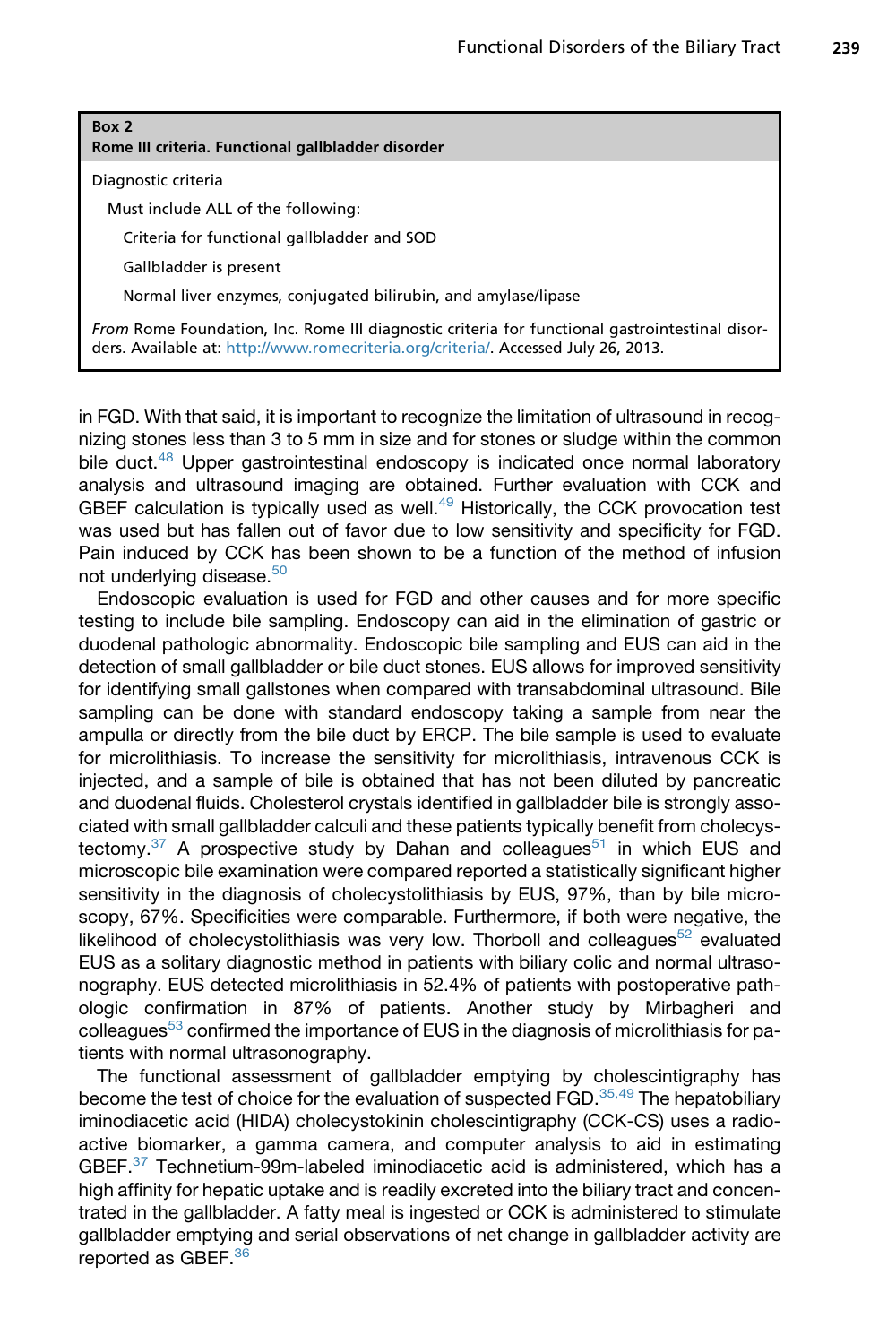A low GBEF is considered diagnostic of impaired gallbladder function. However, the accuracy of CCK-HIDA and GBEF is not without limitations. There is debate as to the dose, infusion rate, when to assess emptying, and what constitutes a low GBEF.<sup>[49](#page-19-0)</sup> A low GBEF, or positive HIDA scan, is not specific for FGD. Many medical conditions to include diabetes, celiac disease, pregnancy, or irritable bowel syndrome, as well as many medications such as opioids, oral contraceptives, calcium channel blockers, benzodiazepines, and histamine-2-receptor antagonists, can cause low GBEF.<sup>[42](#page-18-0)</sup> Regarding the controversy concerning the appropriate dose of CCK and infusion rate as well as timing of GBEF calculation, the pivotal study of GBEF by Yap and col-leagues<sup>[54](#page-19-0)</sup> used a CCK dose of 0.02  $\mu$ g/kg/min infused over 45 minutes with a GBEF calculated at 60 minutes. They reported a normal GBEF of greater than 40% based on 40 asymptomatic patients. Multiple studies have evaluated infusion dose, rates, and times and GBEF since then. Essentially, shorter CCK infusion times are unreliable for predicting GBEF and longer infusion times of 30 to 60 minutes have less variation, which allows for the calculation of a normal GBEF to be  $>40\%$ .<sup>[49](#page-19-0)</sup> Ziessman and col-leagues<sup>[55](#page-19-0)</sup> then published a multicenter investigation to determine optimal infusion methods as well as establishment of normal GBEF values. The findings from this study prompted the delineation of a standard methodology for CCK-CS. In 2012 a multispecialty consensus panel published recommendations for CCK-CS to standardize a protocol and improve patient care. Current recommendations are to infuse  $0.02 \mu g/kg$  of sincalide (CCK analogue) over 60 minutes. The panel also defined a normal GBEF of 38%. Finally, the panel also recommends a large, multicenter, randomized, prospective trial to establish the utility of CCK-CS in the diagnosis of FGD<sup>56</sup>; this is similar to the current Rome III recommendation of an abnormal ejection fraction of less than 40% after a continuous infusion of CCK greater than 30 minutes.<sup>[57](#page-19-0)</sup>

# Treatment and Outcomes

FGD or biliary dyskinesia has been commonly treated with cholecystectomy. Medical therapy is available, but has not been compared directly with cholecystectomy in a trial. Medications used include spasmolytics, choleretics, cholekinetics, and psycho-tropic drugs.<sup>[58](#page-19-0)</sup> There is a single randomized trial examining surgery versus nonoper-ative treatment of FGD. Yap and colleagues<sup>[54](#page-19-0)</sup> found a 91% symptomatic relief in the surgical group at a mean follow-up for 34 months and no patient with resolution of symptoms in the nonoperative group. Unfortunately, the trial accrued only 21 patients and a larger randomized trial has not been repeated. Two recent meta-analyses examined the effectiveness of surgical therapy for biliary dyskinesia. Ponsky and col-leagues<sup>[59](#page-19-0)</sup> evaluated 274 patients in 5 studies with biliary dyskinesia, as defined by biliary colic, without gallstones on ultrasound and GBEF less than 40%. Two hundred patients underwent cholecystectomy and 74 were treated nonoperatively. Symptomatic relief was reported in 98% of patients in the surgical group versus 32% in the nonoperative group. Mahid and colleagues<sup>[60](#page-19-0)</sup> found similar results. The authors evaluated 10 studies with 462 patients and again compared cholecystectomy with nonoperative treatment of HIDA-positive biliary dyskinesia. Surgical treatment was 15-fold more likely than medical treatment to result in symptom improvement for patients without gallstones, with biliary colic, and a positive HIDA scan. Although available studies indicate generally good outcomes for cholecystectomy for FGD, the evidence is based on a single very small randomized trial and a series of chart reviews. Several authors have called for larger randomized controlled trials with some kind of active intervention for the nonoperative arm. $61,62$  Further research is also supported by the estimate that approximately 30% of patients who undergo cholecystectomy for biliary dyskinesia will continue to have symptoms after surgery. Postprandial nausea and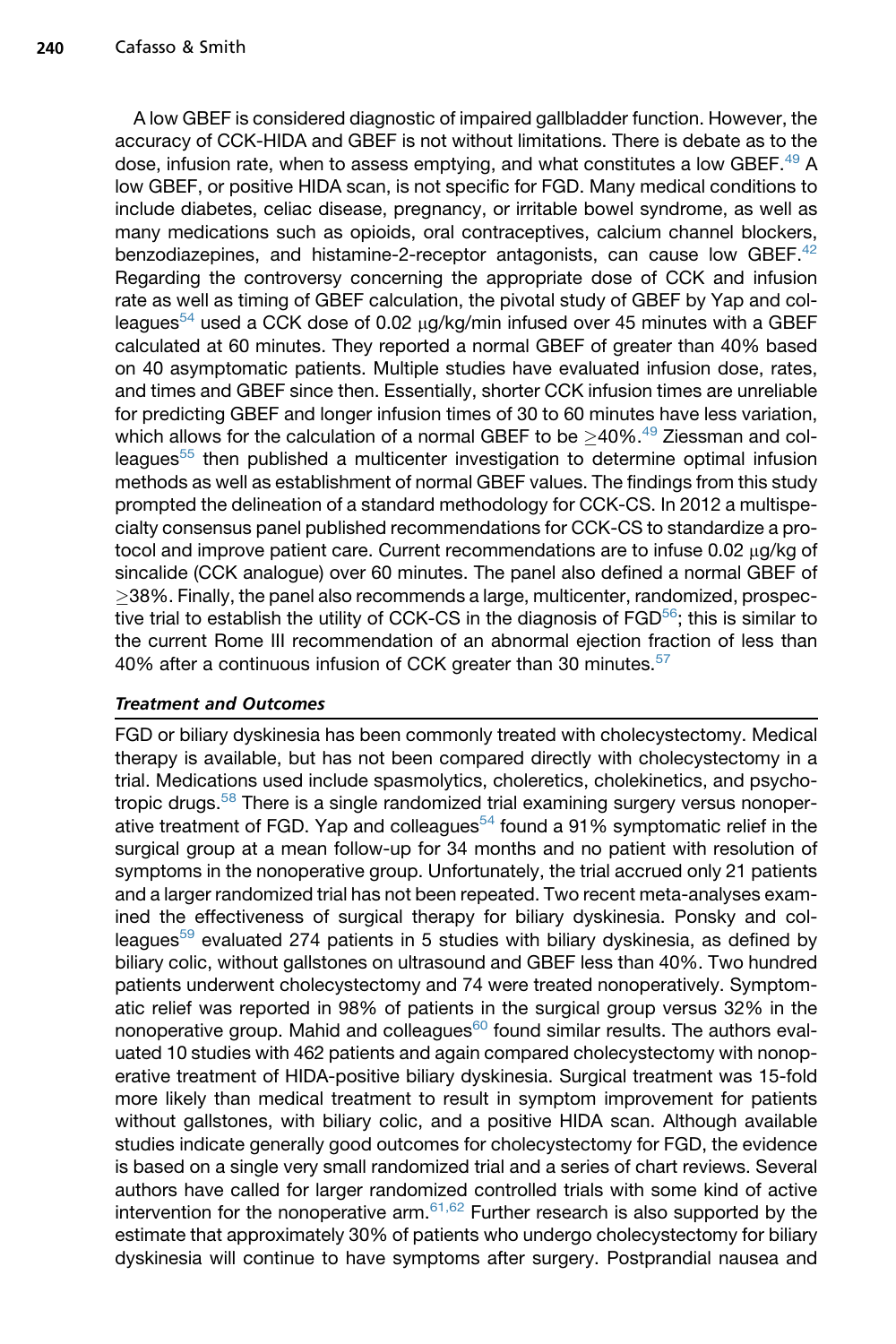<span id="page-8-0"></span>vomiting have been reported as a poor prognostic factor for surgery and a lower qual-ity of life postoperatively, possibly due to a global gastrointestinal motility disorder.<sup>[63](#page-19-0)</sup>

## Summary

FGD is a diagnosis of exclusion whereby the patient experiences biliary colic in the absence of gallstones, with decreased GBEF. The functional assessment of the gallbladder by CCK-HIDA has become the most widely used imaging test, which has recently been standardized to improve patient evaluation and management. A single small randomized trial and several meta-analyses have shown symptomatic benefit with cholecystectomy for FGD; however, larger randomized trials would be beneficial to try and reproduce results, as some reports state approximately 30% of patients' symptoms will continue postoperatively.

# FUNCTIONAL SOD

SOD is the term used for motility abnormalities of the SO associated with biliary and pancreatic pain, elevation of liver or pancreatic enzymes, common bile duct dilation, and recurrent episodes of pancreatitis. $36$  SOD is one of the functional gastrointestinal disorders. Rome III diagnostic criteria defines both a biliary and a pancreatic SOD.<sup>[35](#page-18-0)</sup> SOD is divided further into 3 categories (I, II, III) based on symptoms, radiologic findings, and serologic findings and these categories for biliary SOD are based on the Milwaukee criteria  $(Table 1)$ .<sup>64</sup> SOD can occur with an intact gallbladder; however, most data are based on patients with continued symptoms following cholecystectomy and very few gastroenterologists will offer treatment, ES, before cholecystectomy.<sup>[65](#page-20-0)</sup>

#### Epidemiology

SOD is estimated to affect 14% of patients with right upper quadrant pain after cho-lecystectomy and less than 1% of patients with an in situ gallbladder. [66,67](#page-20-0) Biliary SOD

| Table 1<br>Milwaukee criteria related to the frequency of abnormal sphincter of Oddi manometry and<br>pain relief by biliary sphincterotomy                                              |                                              |                                                                                         |           |                                             |
|------------------------------------------------------------------------------------------------------------------------------------------------------------------------------------------|----------------------------------------------|-----------------------------------------------------------------------------------------|-----------|---------------------------------------------|
|                                                                                                                                                                                          | Frequency<br>of Abnormal<br><b>Sphincter</b> | <b>Probability of Pain</b><br><b>Relief by</b><br>Sphincterotomy if<br><b>Manometry</b> |           | <b>Manometry</b><br><b>Before Sphincter</b> |
| <b>Patient Group Classification</b>                                                                                                                                                      | Manometry                                    | Abnormal                                                                                | Normal    | <b>Ablation</b>                             |
| Biliary $\vert$ (%)<br>Biliary-type pain<br>Abnormal AST or ALP $> \times 2$ normal<br>Delayed drainage of ERCP contrast<br>from the biliary tree >45 min<br>Dilated CBD >12 mm diameter | 75–95                                        | $90 - 95$                                                                               | $90 - 95$ | Unnecessary                                 |
| Biliary II (%)<br>Biliary-type pain<br>Only 1 or 2 of the above criteria                                                                                                                 | $55 - 65$                                    | 85                                                                                      | 35        | Highly<br>recommended                       |
| Biliary III (%)<br>Only biliary-type pain                                                                                                                                                | $25 - 60$                                    | $55 - 65$                                                                               | < 10      | Mandatory                                   |

Abbreviations: ALP, alkaline phosphatase; AST, aspartate aminotransferase; CBD, common bile duct. From Cheon YK. How to interpret a functional or motility test—sphincter of Oddi manometry. J Neurogastroenterol Motil 2012;18:211–7.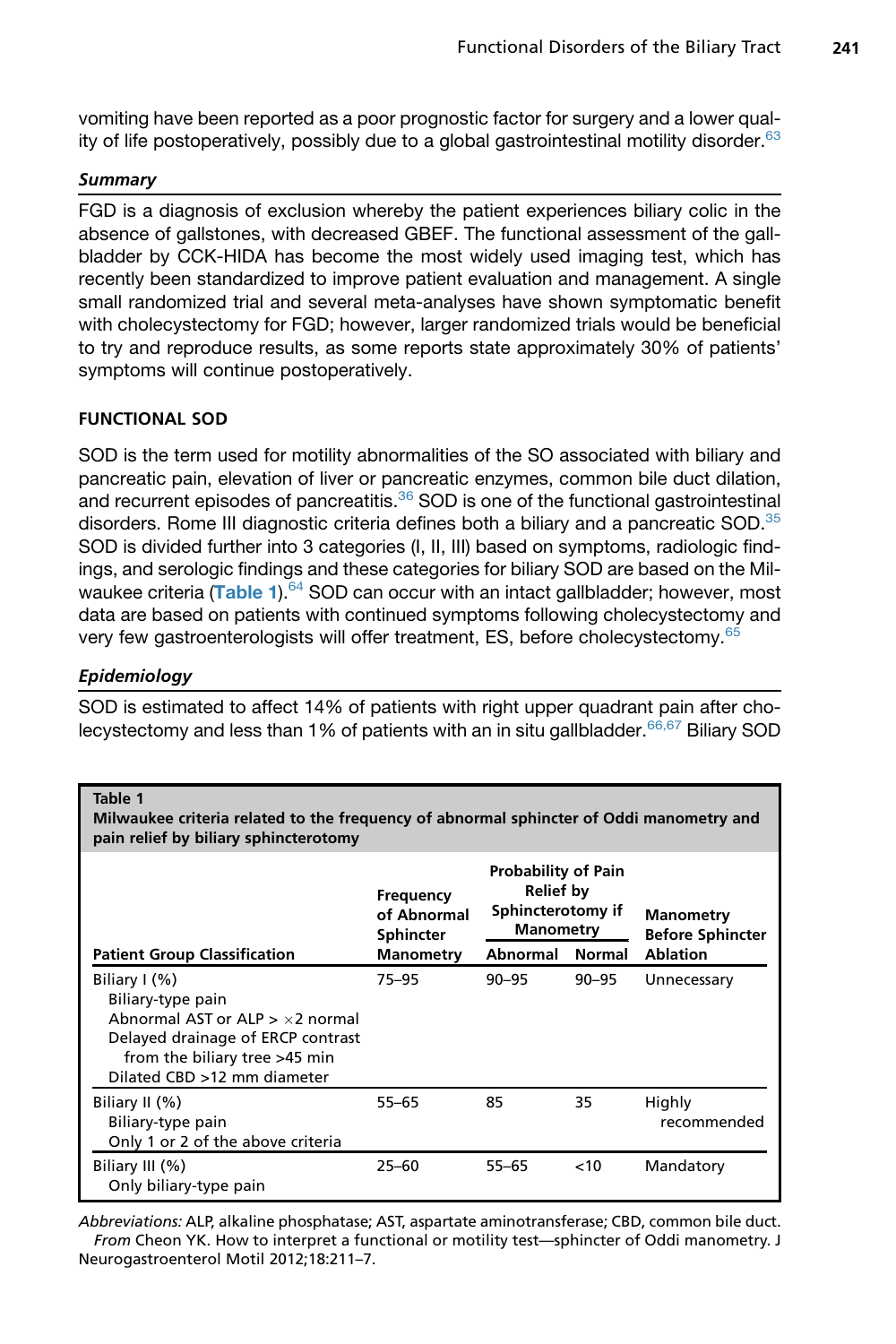is more common in women than men and is associated with a high incidence of disability, health care costs, and work absence. $68$  As in FGD, other possible causes of the pain must be excluded, including costochondritis, nerve injury at trochar site, gastroparesis, irritable bowel syndrome, peptic ulcer disease, and other intraabdominal causes. $66$  Most patients present with the postcholecystectomy syndrome, persistent, right upper quadrant abdominal pain following gallbladder removal. Thus, the more common causes and complications related to the surgery, such as retained stones, bile leak, or bile duct injury, must also be ruled out.<sup>[69](#page-20-0)</sup> Pancreatic SOD is associated with idiopathic recurrent acute pancreatitis (RAP). The estimated prevalence of pancreatic SOD is approximately 30% in patients with unexplained acute pancreatitis; however, that number ranges from 15% to 72% in studies.<sup>[70–74](#page-20-0)</sup>

### Pathophysiology

Anatomically, the SO is at the junction of the biliary and pancreatic ducts in the duodenum. Dysfunction can occur in either the biliary or the pancreatic portion or both. One study of more than 300 patients with pancreaticobiliary pain reported abnormal pancreatic sphincter pressure in 19%, abnormal biliary basal sphincter pressure in 11%, and combined biliary and pancreatic pressure elevations in  $31\%$ .<sup>[75](#page-20-0)</sup> More than 100 years ago, Rugero Oddi first identified the sphincter and was also the first to write about possible dysfunction leading to symptoms.<sup>37</sup> Then, in 1937, Boyden described the anatomy of the SO in great detail.<sup>[76](#page-20-0)</sup> The human SO has a well-defined musculature, is approximately 10 mm in length, and has intramural and extramural segments. Three relatively discrete zones of muscle are identified as minisphincters called the sphincter choledochus, the sphincter ampulla, and the sphincter pancreaticus (Fig. 2). The ampulla is a common channel formed by the junction of the pancreatic and common bile ducts and drains through the papilla of Vater into the duodenum.<sup>[77](#page-20-0)</sup> The SO is independent from the duodenum with differing myoelectric and contractile patterns. The basal pressure of the SO ranges from 10 to 15 mm Hg with superim-posed forceful contractions of up to 150 mm Hg.<sup>[78](#page-20-0)</sup> The main functions of the SO include regulation of flow into the duodenum, reflux prevention from the duodenum to the bile and pancreatic duct, and gallbladder filling.<sup>[79](#page-20-0)</sup> During fasting, most of the bile is diverted toward the gallbladder by resistance of the SO, whereas during the



Fig. 2. The sphincter of Oddi. (Courtesy of Robert B. Lim, MD Honolulu, HI.)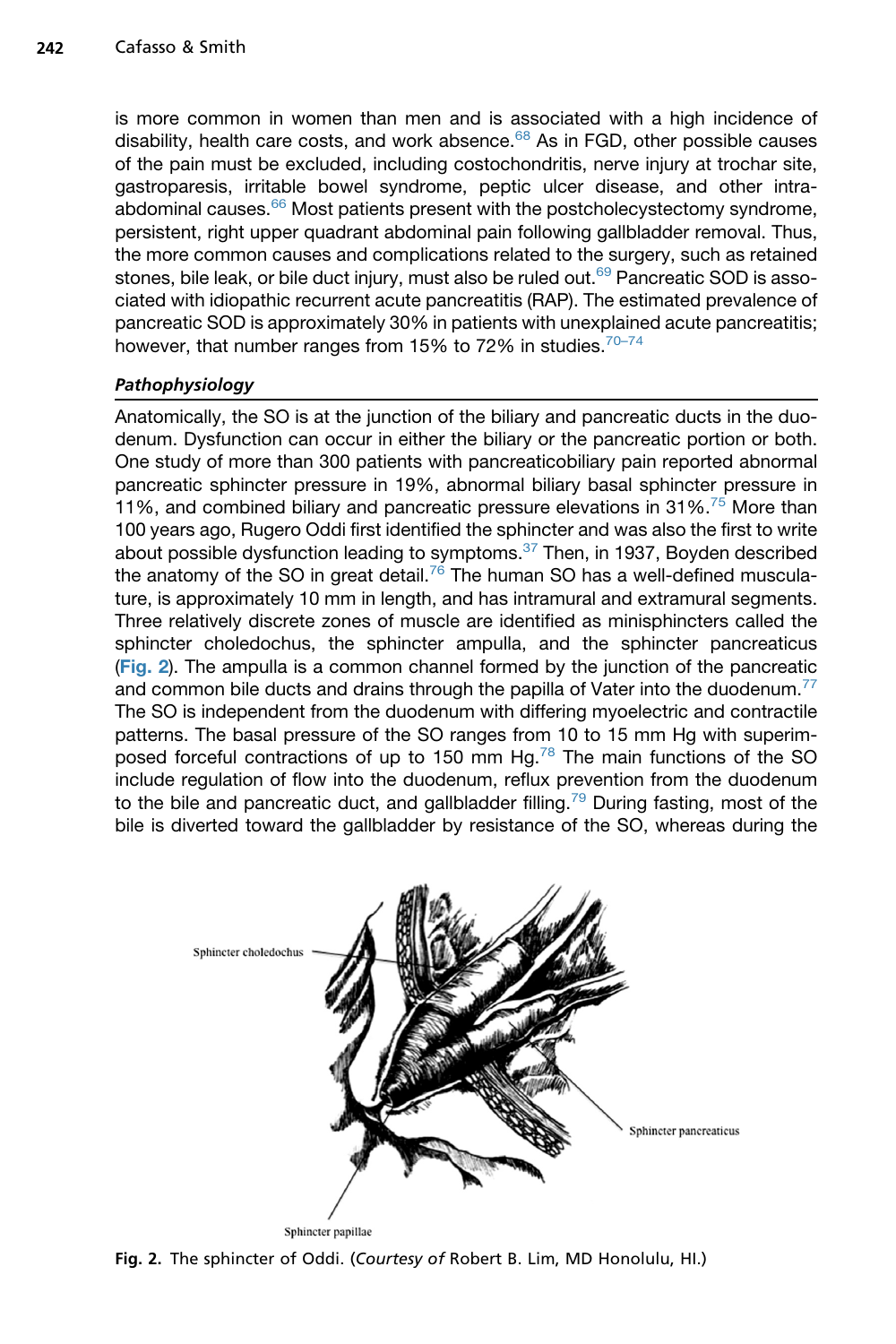digestive phase, the gallbladder contracts and the SO relaxes, allowing release of bile into the duodenum for fat digestion and absorption. CCK leads to a coordinated contraction of the gallbladder and relaxation of the SO and duodenum, which ultimately leads to bile discharge into the duodenum. When the SO is severed, such as in sphincterotomy, there will be reflux of air and bile into the common bile duct.<sup>[78](#page-20-0)</sup>

### Clinical Presentation

The Rome III criteria also have established a set of guidelines for the diagnosis of func-tional biliary or pancreatic SOD. As shown in [Boxes 1](#page-4-0), 3, and [4](#page-11-0), both disorders must include the criteria for functional gallbladder and SO disorders, with normal amylase and lipase for biliary SOD or elevated amylase and lipase for pancreatic SOD. Biliary SOD patients typically present with biliary-type pain in the epigastrium or right upper quadrant with modifying factors as described previously. Biliary SOD is most commonly considered in the setting of postcholecystectomy pain. Pancreatic SOD patients have recurrent episodes of epigastric pain similar to biliary SOD patients, but radiation to the back can occur.<sup>[35](#page-18-0)</sup> In addition, most patients with pancreatic SOD will present with recurrent episodes of pancreatitis.<sup>[80](#page-20-0)</sup> In the absence of common causes of pancreatitis (stones, alcohol, triglycerides, pancreatic divisum), idiopathic recurrent pancreatitis or pancreatic SOD can be considered.<sup>[35](#page-18-0)</sup> SOD is a notable disorder in the post-gastric bypass population and should be considered in these patients with biliary pain following cholecystectomy. A small series showed good relief of symptoms in post-gastric bypass patients with SOD who underwent transduodenal sphincterotomy.<sup>[81](#page-20-0)</sup>

### Diagnostic Procedures

Sphincter of Oddi manometry (SOM) is the gold standard for the diagnosis of SOD. Other imaging studies such as ultrasound, CCK-HIDA, or magnetic resonance cholangiopancreatography are used to evaluate for other causes. Other indirect tests have been used to avoid the invasive means of manometry; however, none of those studies produce the results that manometry can achieve through direct SO measurement.<sup>[36](#page-18-0)</sup> Direct pressure measurements are obtained during ERCP in which a pressure catheter is inserted through the biopsy channel of the endoscope into the biliary or pancreatic duct. SOM has a significant risk of post-ERCP pancreatitis, which is higher than the risk with ERCP performed for other indications. Post-ERCP pancreatitis rates range from 10% to 40% in patients suspected of having SOD. $65,82$  Patients with Milwaukee

| Box 3<br>Rome III criteria. Functional biliary sphincter of Oddi disorder                                                                                                            |
|--------------------------------------------------------------------------------------------------------------------------------------------------------------------------------------|
| Diagnostic criteria                                                                                                                                                                  |
| Must include BOTH of the following:                                                                                                                                                  |
| Criteria for functional gallbladder and SOD                                                                                                                                          |
| Normal amylase/lipase                                                                                                                                                                |
| Supportive criteria                                                                                                                                                                  |
| Elevated serum transaminases, alkaline phosphatase, or conjugated bilirubin temporarily<br>related to at least 2 pain episodes                                                       |
| From Rome Foundation, Inc. Rome III diagnostic criteria for functional gastrointestinal disor-<br>ders. Available at: http://www.romecriteria.org/criteria/. Accessed July 26, 2013. |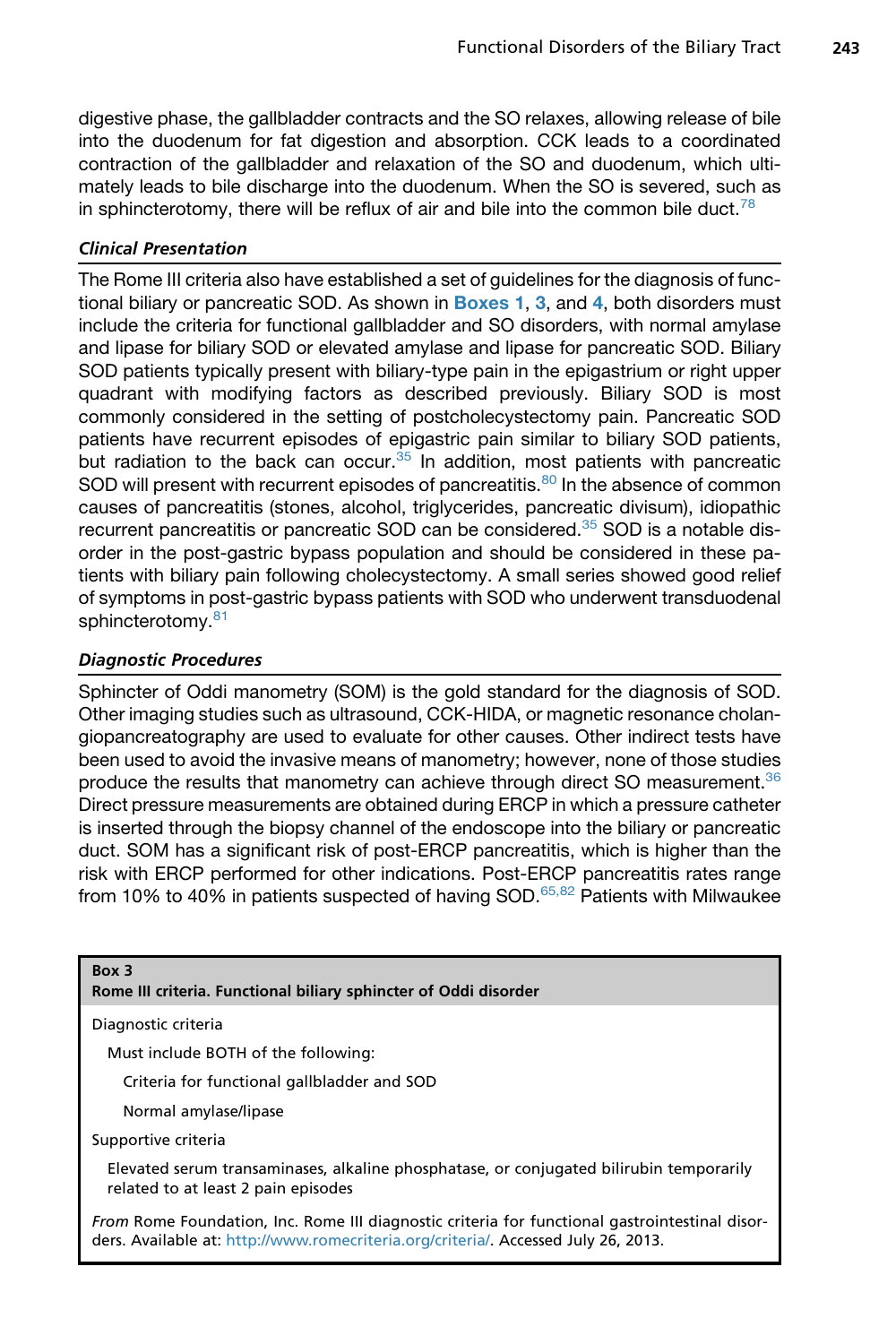#### <span id="page-11-0"></span>Box 4

Rome III criteria. Functional pancreatic sphincter of Oddi disorder

Diagnostic criteria

Must include BOTH of the following:

Criteria for functional gallbladder and SOD

Elevated amylase/lipase

From Rome Foundation, Inc. Rome III diagnostic criteria for functional gastrointestinal disorders. Available at: [http://www.romecriteria.org/criteria/.](http://www.romecriteria.org/criteria/) Accessed July 26, 2013.

classification SOD III are at the highest risk. $83$  Recently placement of a pancreatic duct stent in patients suspected of having SOD has been shown to reduce the risk of post-ERCP pancreatitis.<sup>[84](#page-21-0)</sup> SOM measurements include basal sphincter pressure, intraduc-tal pressure, and phasic wave parameters.<sup>[75](#page-20-0)</sup> Guelrud and colleagues<sup>[85](#page-21-0)</sup> studied 50 asymptomatic healthy volunteer subjects to detail the characteristics of SO motor function and to help establish normal values. Findings are summarized in Table 2. Elevated basal sphincter pressures higher than 40 mm Hg are currently the gold stan-dard to diagnose SOD.<sup>[66](#page-20-0)</sup> However, other manometry abnormalities may include increased amplitude or frequency of phasic waves, paradoxic response to CCK, and increased quantity of retrograde waves. $36$  Several factors, such as manometry technique and medications (nitrates, calcium channel blockers, anticholinergics, phosphodiesterase type 5 inhibitors, narcotics), can affect SO pressure and motility.[75](#page-20-0)

SOM is not recommended for biliary type I SOD patients by many authors based on good results from ES independent of manometry findings. [66,72,86,87](#page-20-0) Results of ES are not as universally good for biliary type II and particularly type III patients (see [Table 1](#page-8-0)).<sup>[64](#page-20-0)</sup> Complications for ES are also higher for patients with normal SOM, more frequently seen in biliary type II and most frequently in type III patients.<sup>[83](#page-20-0)</sup> Based on this, SOM is recommended for biliary type II patients and is mandatory for all type III patients if sphincter ablation is considered.<sup>[66](#page-20-0)</sup> In cases of suspected biliary SOD, SOM is typically only performed for the biliary sphincter. $88$  However SOD may involve the biliary, the pancreatic, or both sphincters in patients with pancreaticobiliary pain and recurrent idiopathic pancreatitis.<sup>[89,90](#page-21-0)</sup> Therefore manometry of both the biliary and the pancreatic sphincters is recommended by some authors in patients suspected of SOD undergoing SOM.[57,88](#page-19-0) Particular consideration should be given in cases of type III SOD undergoing SOM because of the difficulty differentiating biliary

| Table 2<br>Abnormal values for endoscopic SOM             |              |
|-----------------------------------------------------------|--------------|
| Suggested Standard for Abnormal Values for Endoscopic SOM |              |
| Basal sphincter pressure                                  | $>35$ mm Hq  |
| <b>Phasic contractions</b>                                |              |
| Amplitude                                                 | $>220$ mm Hq |
| Duration                                                  | >8s          |
| Frequency                                                 | >10/min      |

Values were obtained by adding 3 SD to the mean.

From Guelrud M, Mendoza S, Rossiter G, et al. Sphincter of Oddi manometry in healthy volunteers. Dig Dis Sci 1990;35:38–46; with permission.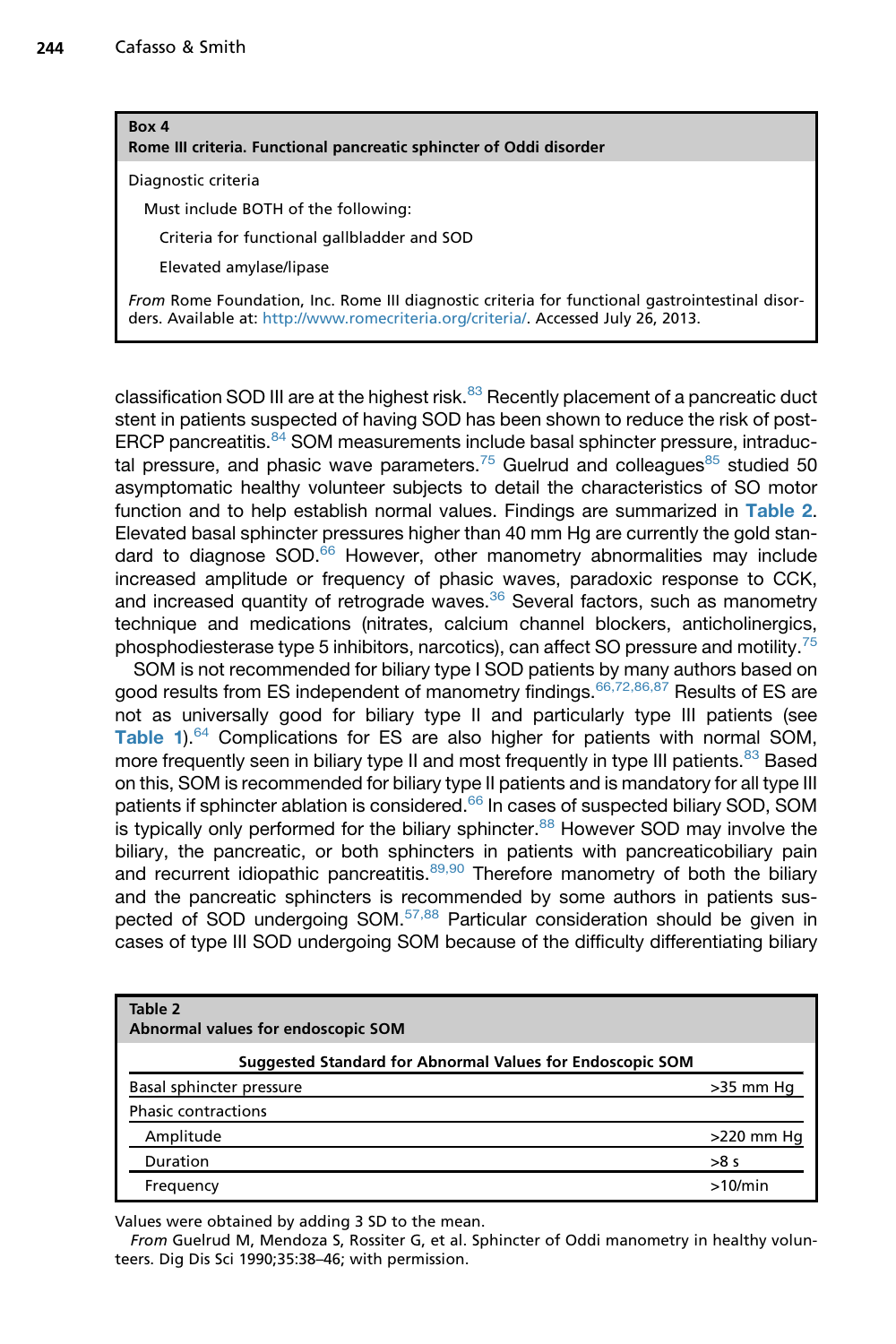from pancreatic pain and generally poorer response to biliary ES (BES). Patients with failure to resolve symptoms after BES should also be considered for pancreatic SOM because up to [90](#page-21-0)% of these patients will have pancreatic SOD.<sup>90</sup> SOM is indicated in those with previously normal SOM studies but persistent symptoms consistent with SOD. A study of more than 5000 patients evaluated the frequency of SOD in persistently symptomatic patients with previously normal SOM studies, to determine if the short-term manometry recordings during ERCP reflect the 24-hour pathophysiology of the sphincter. Of 1037 patients with normal SOM studies, 30 underwent repeat ERCP with SOM for persistent symptoms and 60% of those patients were then diagnosed with SOD. Thus, repeat SOM may be warranted in patients with persistent debilitating symptoms and a high index of suspicion for SOD in which previous SOM is normal.<sup>[91](#page-21-0)</sup>

Other potential diagnostic procedures are also available for further evaluation of SOD. Quantitative cholescintigraphy with a fatty meal or CCK administration can be used to evaluate for SOD. In postcholecystectomy patients, the flow of bile from the liver into the duodenum is primarily regulated by the SO and patients with SOD will show marked delay in transit into the duodenum.<sup>[92](#page-21-0)</sup> However, precise criteria to define an abnormal study remain controversial. The hilum to duodenum transit time of greater than 10 minutes and the duodenal appearance time greater than 20 minutes are the most frequently used in studies.<sup>[93](#page-21-0)</sup> In addition to the controversy over criteria, studies show varying results regarding correlation to SOM and no studies show correlation with outcome after ES. Where correlation occurs, it is most commonly with type I patients in whom it is frequently not necessary.  $66,94,95$  In patients with intact gallbladders, the criteria for diagnosis of SOD are based on delayed biliary visualization, intrahepatic biliary prominence, and biliary-bowel transit time.<sup>[96](#page-21-0)</sup> The injection of secretin with subsequent measurement of the main pancreatic duct diameter has been studied in comparison with SOM. Ultrasound or magnetic resonance pancreatography has been used, but has not been shown to correlate with manometry or to predict outcomes[.97–99](#page-21-0) Morphine-neostigmine provocation has also been suggested, but the low sensitivity and specificity have been disappointing.<sup>[100](#page-21-0)</sup>

#### Treatment for Biliary SOD

The most well-known classification system for SOD was proposed by Hogan and Geenen $101$  in 1988 and is known as the Milwaukee classification. Three groups of patients were identified and classified based on symptoms and laboratory or imaging abnormalities to include ERCP biliary drainage times. This classification has been revised by the Rome III project to use noninvasive methods, ultrasonographic measurement of the bile duct, over ERCP drainage times and can be seen in [Table 3](#page-13-0). Type I biliary SOD is also referred to as benign SO stenosis and type II and type III biliary SOD are also referred to as SO dyskinesia. SO dyskinesia is an intermittent symptomatic dis-ease; thus, short-time SOM may not capture the pathologic abnormality.<sup>[102](#page-22-0)</sup>

Sphincter ablation is the treatment for SOD. The traditional surgical approach is transduodenal biliary sphincteroplasty with a transampullary septoplasty ([Fig. 3](#page-14-0)). The surgical approach has been replaced by endoscopic therapy in most instances and is based on decreased morbidity, mortality, and cost. Surgical therapy is reserved for endoscopic failures and in cases where endoscopic methods are not technically possible.<sup>[88](#page-21-0)</sup>

It is generally accepted that type I biliary SOD patients have true papillary stenosis and should undergo ES without manometry; this is based on reported relief of symptoms after ES ranging from 90% to 95% regardless of manometry results, which are normal in 14% to 35% of cases. $86,103,104$  Some argue that occult biliary microlithiasis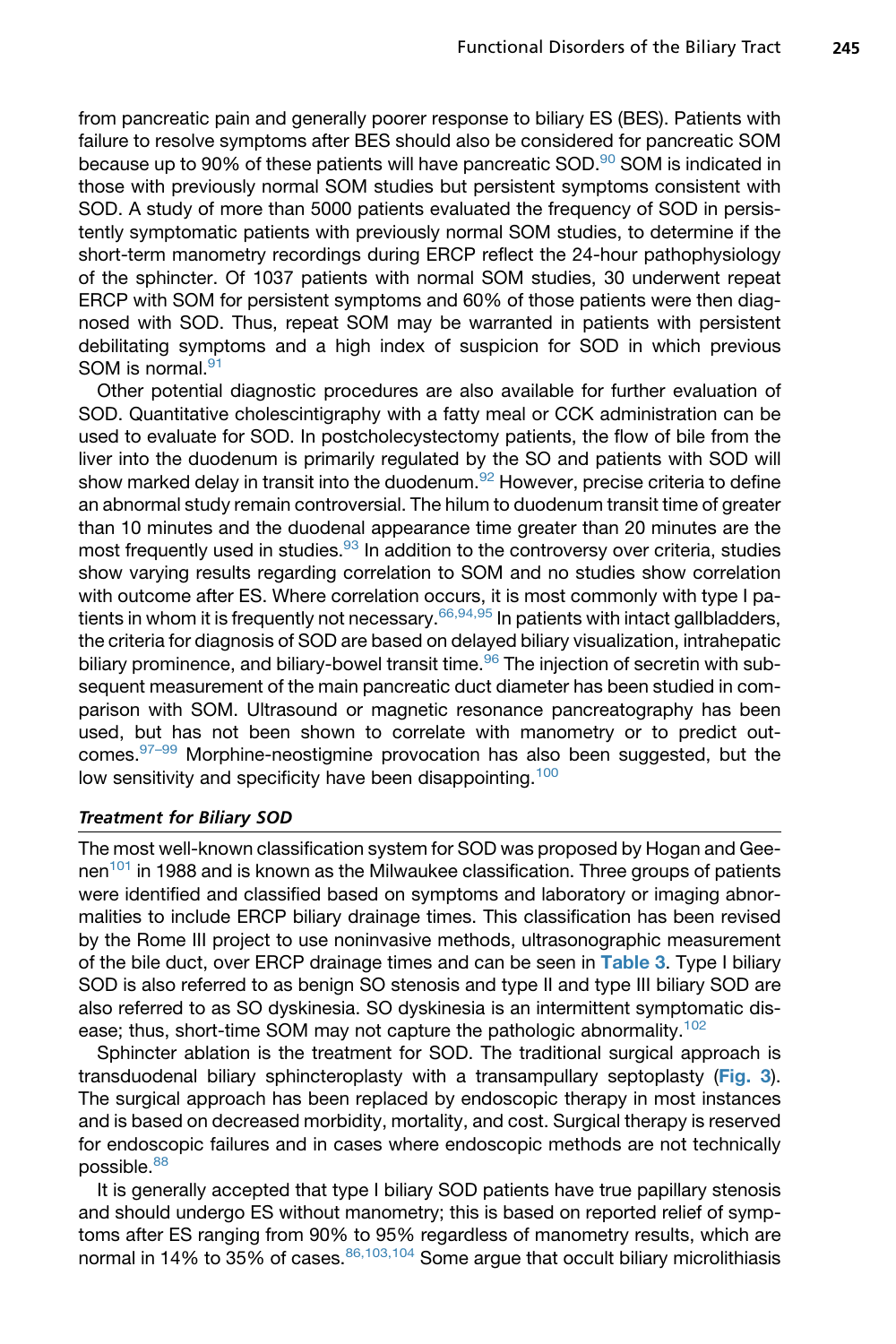<span id="page-13-0"></span>

| Table 3        |      | <b>Classic and revised classification for SOD</b>                                           |                                                     |  |
|----------------|------|---------------------------------------------------------------------------------------------|-----------------------------------------------------|--|
|                | Type | Classic                                                                                     | <b>Revised</b>                                      |  |
| <b>Biliary</b> |      | Abnormal hepatic enzymes on 2<br>occasions + dilated CBD +<br>delayed drainage >45 min      | Abnormal hepatic enzymes +<br>dilated CBD           |  |
|                | Ш    | 1 or 2 of abnormal hepatic<br>enzymes $\times$ 2, dilated CBD,<br>delayed drainage >45 min  | Either abnormal hepatic enzymes<br>or dilated CBD   |  |
|                | Ш    | No laboratory or imaging abnormalities                                                      |                                                     |  |
| Pancreatic     |      | Abnormal pancreatic enzymes on<br>2 occasions $+$ dilated PD $+$<br>delayed drainage >8 min | Abnormal pancreatic enzymes +<br>dilated PD         |  |
|                | Ш    | 1 or 2 of abnormal pancreatic<br>enzymes $\times$ 2, dilated PD,<br>delayed drainage >8 min | Either abnormal pancreatic<br>enzymes or dilated PD |  |
|                | Ш    | No laboratory or imaging abnormalities                                                      |                                                     |  |

Biliary, all patients present with biliary type pain; Pancreatic, all patients present with recurrent pancreatitis or typical pancreatic pain.

Abbreviations: CBD, common bile duct; PD, pancreatic duct.

Adapted from Peterson BT. Sphincter of Oddi dysfunction, part 2: evidence-based review of the presentations, with "objective" pancreatic findings (types I and II) and of presumptive type III. Gastrointest Endosc 2004;59:670–87.

is actually the same clinical entity as type I SOD because they have similar clinical presentations and both show clinical improvement with endoscopic treatment.<sup>105</sup>

Type II SOD represents a functional sphincter disturbance. Patients should undergo SOM and those with elevated biliary sphincter pressures typically undergo ES for treatment.<sup>[66](#page-20-0)</sup> The recommendation is based on 2 randomized controlled trials that showed improvement with ES for patients with elevated basal pressures. However several retrospective studies did not find symptom improvement was associated with abnormal SOM.<sup>[106](#page-22-0)</sup> Geenen and colleagues<sup>[64](#page-20-0)</sup> randomized 47 patients with type II SOD to ES or sham sphincterotomy. After randomization but before ES, SOM was performed. At 1-year follow-up ES resulted in clinical improvement in 10 of 11 patients who had elevated sphincter pressures versus improvement in only 3 of 12 patients in the sham group. Seven patients in the sham sphincterotomy group with elevated sphincter pressures crossed over and underwent ES. At 4-year follow-up, 17 of 18 patients with initially elevated sphincter pressures demonstrated symptom improvement after ES. Patients with normal SOM had no benefit from ES compared with sham sphincterotomy. Toouli and colleagues<sup>[107](#page-22-0)</sup> randomized 81 patients with types I and II SOD to ES or sham sphincterotomy. SOM classified each into 3 categories: elevated basal pressures, dyskinesia (phasic contraction abnormalities), and normal. At 3 and 24 months, symptoms improved in 11 of 13 patients with elevated basal pressures treated by ES versus only 5 of 13 in the sham group. Results between ES and sham did not differ for the dyskinesia or normal groups. A recent review of available studies showed long-term symptom relief for type II SOD in up to 79% of patients.<sup>[66](#page-20-0)</sup>

Several reports have evaluated ES for the subset of type III SOD and results are mixed. Botoman and colleagues<sup>[108](#page-22-0)</sup> found symptom improvement at 3 years of 56% for SOD type III patients with elevated basal biliary sphincter pressures. Freeman and colleagues<sup>[82](#page-20-0)</sup> found 62% symptom improvement at 2 years in SOD type III patients irrespective of SOM findings. Finally Wehrmann and colleagues<sup>[109](#page-22-0)</sup> found only 8% of SOD type III patients with elevated basal biliary sphincter pressures had symptom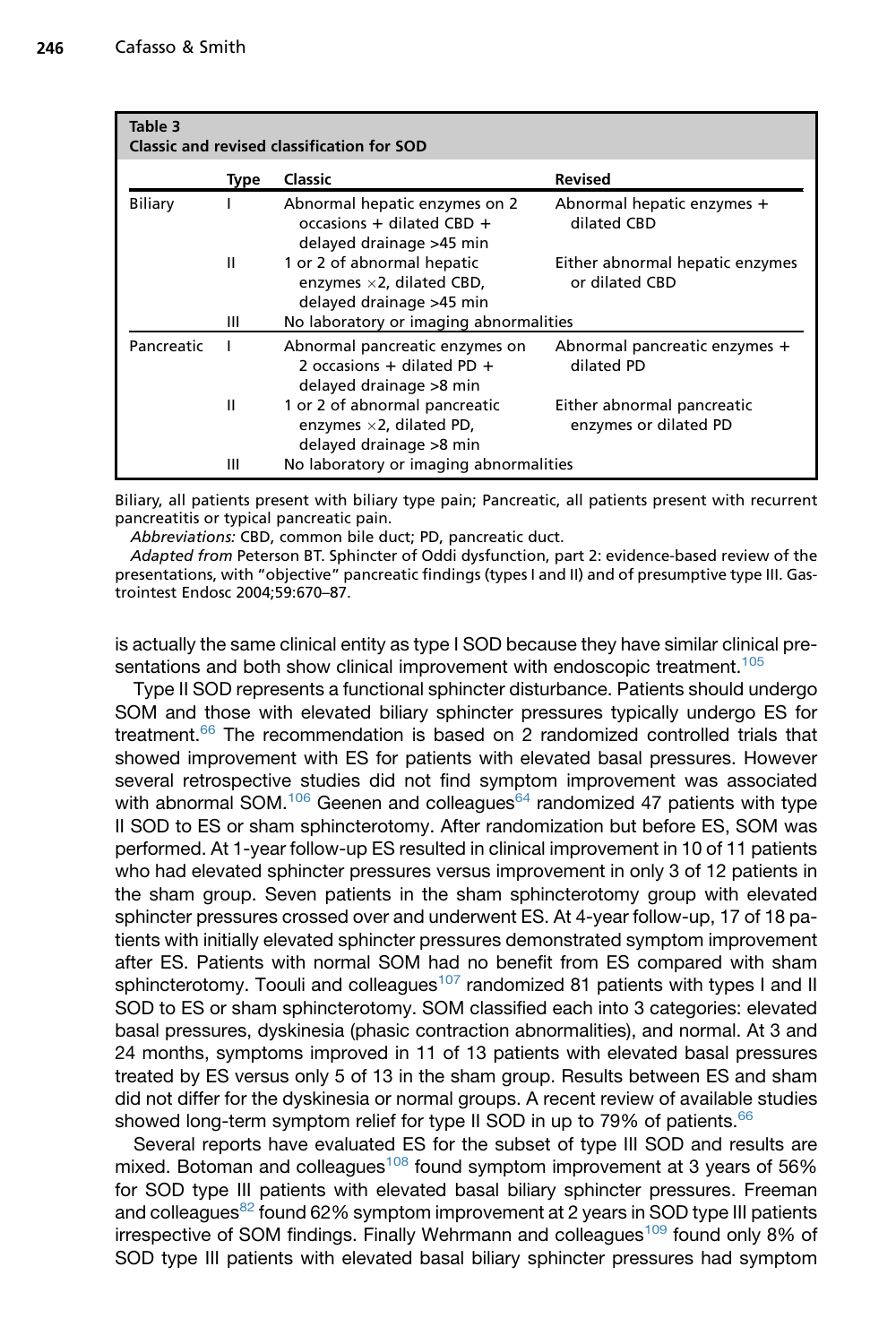<span id="page-14-0"></span>

Fig. 3. The ampulla of Vater position in relation to the  $(A)$  second duodenal loop and  $(B)$ duodenal mobilization. Incision of the duodenum after the wall, opposite the ampulla of Vater, is exposed by (C) rotating the mobilized duodenum to the left; the papilla is exposed and  $(D)$  a grooved director is introduced into its proximal end. Following the guidance of the  $(E)$  grooved director, the  $(F)$  papilla is incised for 1 to 1.5 cm. After papillotomy,  $(G)$  sinus probe has been introduced into the proximal end of the Wirsung duct. Suture of the medial aspect of papillotomy (H) is completed. (I) Duodenal closure. (From Miccini M, Amore Bonapasta S, Gregori M, et al. Indications and results for transduodenal sphincteroplasty in the era of endoscopic sphincterotomy. Am J Surg 2010;200:247–51; with permission.)

improvement at 2.5 years after ES. Given the variations in outcomes among studies of ES in type III SOD, ES is only considered after all other potential causes have been evaluated and the patient has failed medical management. At this point SOM can be considered and ES, if basal biliary sphincter pressure is elevated. Medical therapy in type III SOD has been shown to be effective in decreasing symptoms in 71% of pa-tients.<sup>[110](#page-22-0)</sup> Furthermore, symptoms may resolve spontaneously in up to 69.8% of pa-tients with type III disease.<sup>[66](#page-20-0)</sup>

Medical therapy should be considered in all type III SOD and in mild type II SOD, before considering sphincterotomy. Because the SO is a smooth muscle sphincter,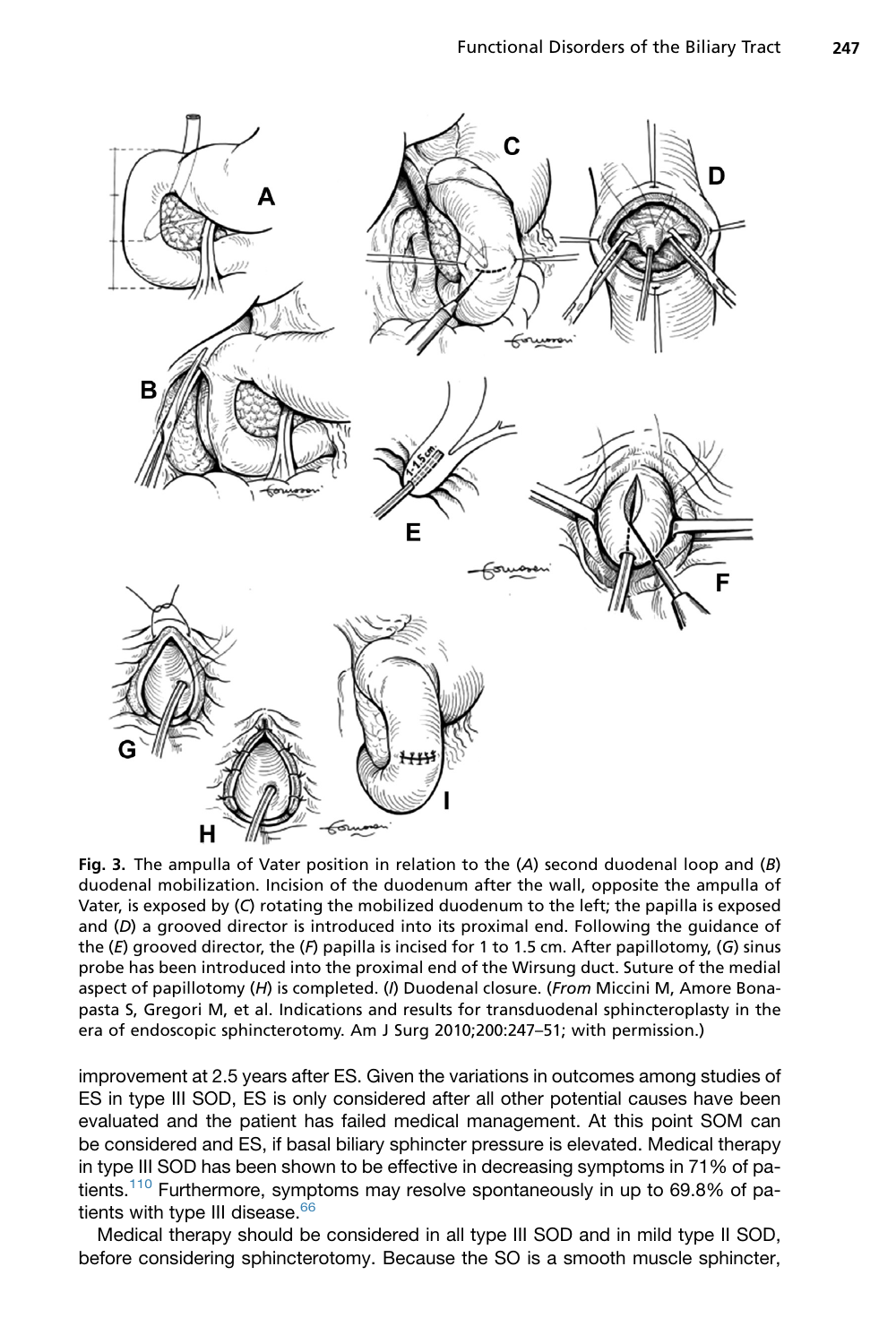medical therapy has been aimed at smooth muscle relaxation. Calcium channel blockers and nitrates have been the subject of investigation. Sublingual nifedipine and nitrates have been shown to reduce basal sphincter pressures in healthy volunteers as well as in symptomatic patients. $111,112$  Nifedipine is the most well-studied medical therapy and has been shown to be effective in symptomatic improvement of patients with documented SOD by manometry. Khuroo and colleagues<sup>[113](#page-22-0)</sup> found in a prospective, randomized, placebo controlled crossover trial that 75% of patients with manometrically documented type II and III SOD had improvement in symptoms and Emergency Room visits with use of nifedipine and oral analgesics over the 12- week treatment period. Sand and colleagues<sup>[114](#page-22-0)</sup> found similar findings over a 16week trial in type II SOD patients. However, associated vasodilator effects such as headaches, flushing, and dizziness can limit long-term use and the studies with nifedipine have short follow-up. Vardenafil, a phosphodiesterase type 5 inhibitor, has been shown to significantly reduce mean basal sphincter pressure and mean phasic ampli-tude in patients undergoing SOM, but has not been evaluated for clinical response.<sup>[115](#page-22-0)</sup> Lower levels of serum motilin and gastrin have been shown to be associated with hypomotility of the  $SO<sup>116</sup>$  Trimebutine is a medication with antimuscarinic effects and is marketed for treatment of irritable bowel syndrome and other gastrointestinal disorders. A recent study treated 59 patients with SOD for 1 year with Trimebutine and clinically re-evaluated each patient after 30 months. At the end of follow-up, 62% of patients showed more than 50% improvement with medical management alone. The improvement rate was no different in patients who ultimately underwent ES after failure of medical management  $(64%)$ .<sup>[117](#page-22-0)</sup> Although promising, further trials with long-term data are needed to evaluate long-term effectiveness of medical SOD management. With that said, given the relative safety of medical therapy and the non-life-threatening nature of SOD, strong consideration should be given to initial treatment of all type III SOD and mildly symptomatic type II SOD patients before ES.<sup>[118](#page-23-0)</sup>

# Treatment for Pancreatic SOD

A classification system similar to the Milwaukee classification for biliary SOD has also been developed for pancreatic SOD (Box 5). The current recommendation for

| Box 5<br>Modified classification of pancreatic type SOD                                                                                                                       |
|-------------------------------------------------------------------------------------------------------------------------------------------------------------------------------|
| Type I                                                                                                                                                                        |
| Pancreatic-type pain                                                                                                                                                          |
| Amylase/lipase >1.5–2 times normal                                                                                                                                            |
| Pancreatic duct diameter $>6$ mm in head or $>5$ mm in body                                                                                                                   |
| Type II                                                                                                                                                                       |
| Pancreatic-type pain and 1 of the following:                                                                                                                                  |
| Amylase/lipase >1.5–2 times normal                                                                                                                                            |
| Pancreatic duct diameter $>6$ mm in head or $>5$ mm in body                                                                                                                   |
| Type III                                                                                                                                                                      |
| Pancreatic-type pain only                                                                                                                                                     |
| From Prajapati DN, Hogan WJ. Sphincter of Oddi dysfunction and other functional biliary dis-<br>orders: evaluation and treatment. Gastroenterol Clin North Am 2003;32:601-18. |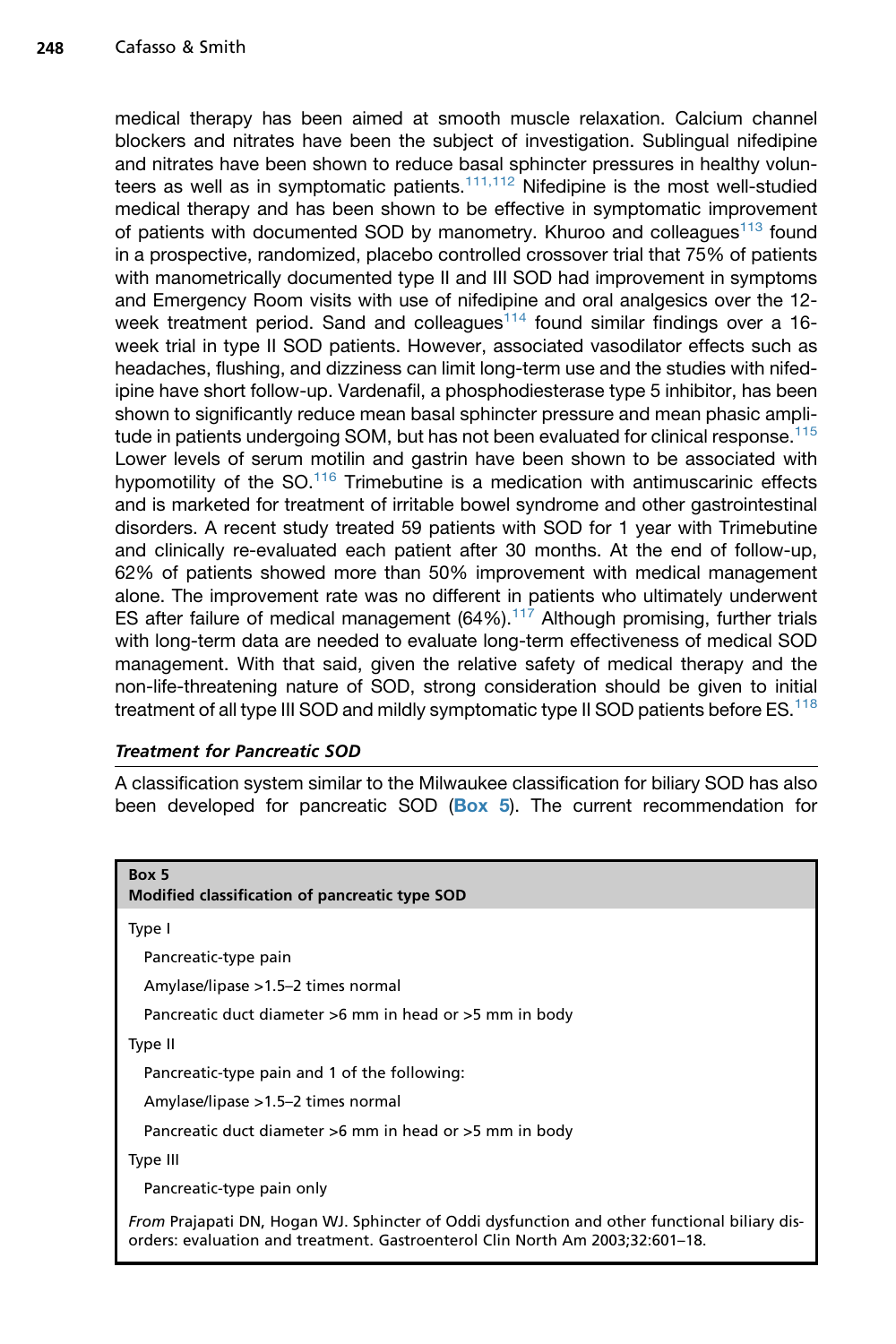<span id="page-16-0"></span>pancreatic SOD with elevated basal pressures on SOM is ES. Many authors think complete division of the biliary and pancreatic sphincters is necessary, and the septum is required. $36,57,88,118$  Toouli and colleagues<sup>[119](#page-23-0)</sup> examined patients with idiopathic pancreatitis and found treatment aimed at the biliary sphincter failed in 10 of 16 patients, whereas therapy directed at the pancreatic sphincter was successful in 23 of 26 patients. Long-term follow-up was significant for no further episodes of pancreatitis in more than 90% of patients.<sup>[120](#page-23-0)</sup> Park and colleagues<sup>[121](#page-23-0)</sup> examined 313 patients with pancreaticobiliary pain and abnormal pressures in the biliary, pancreatic, or both sphincters. All patients underwent sphincterotomy of both sphincters (dual endoscopic sphincterotomy [DES]) at a single setting. Reintervention rates were then examined. There was no difference in reintervention rates between type II and type III SOD. The patient's reintervention rate was compared with historical controls that underwent only BES. Patients with an isolated abnormal pancreatic sphincter underwent reintervention at a significantly lower rate than historical controls. Patients with an isolated abnormal biliary sphincter or abnormality of both sphincters had similar reintervention rates. In the only randomized trial for RAP, Cote and colleagues<sup>[122](#page-23-0)</sup> randomized 69 patients with idiopathic pancreatitis and elevated pancreatic sphincter pressures to DES versus BES. Another 20 patients with idiopathic pancreatitis and normal pancreatic sphincter pressures were randomized to BES or sham sphincterotomy. At a median of 78 months follow-up rates of RAP were significantly higher for the patients with abnormal SOM than patients with normal SOM. The rates for RAP in the DES were similar to the BES for patients with abnormal SOM and rates were similar between sham sphincterotomy and BES in the normal SOM group. The one caveat to this study is the percentage of patients in the BES group with abnormal biliary SOM was significantly higher than the DES group. The results of this randomized trial differ from most retrospective studies previously showing benefit to pancreatic sphincterotomy. Given these results and the risks associated with pancreatic sphincterotomy, it seems reasonable to begin with BES, particularly if biliary SOM is abnormal.

#### **Summary**

Functional disorders of the SO represent a group of disorders that are incompletely defined with variable responses to treatment. The SOD classification system is based on anatomy, symptoms, and objective findings and, although imperfect, continues to be the best way to group these disorders to aid in further investigation and management. Noninvasive diagnostic testing should be further investigated, but current results lack sensitivity or specificity to guide therapy. Type I SOD should be managed by ES without SOM. Type II SOD should have a trial of medical therapy before subjecting to risks of SOM. In patients where medical management fails, and with appropriate discussion of risk and benefits, SOM can be done and ES for abnormal results. Type III disease is pain alone without abnormal laboratory or imaging findings. Type III SOD should have extensive investigation for alternate diagnosis and be treated with medical therapy. Given the variability of response to ES in studies, the relatively high response to medical therapy, and the risks of SOM, SOM and ES for an abnormality should be used after exhausting all other avenues. Patients with pancreatic SOD and elevated SOM should undergo ES. Pancreatic SOD type III should be treated the same as biliary type III and likely are the same group.

#### **REFERENCES**

1. [Everhart JE, Khare M, Hill M, et al. Prevalence and ethnic differences in gall](http://refhub.elsevier.com/S0039-6109(13)00210-7/sref1)[bladder disease in the United States. Gastroenterology 1999;117\(3\):632–9](http://refhub.elsevier.com/S0039-6109(13)00210-7/sref1).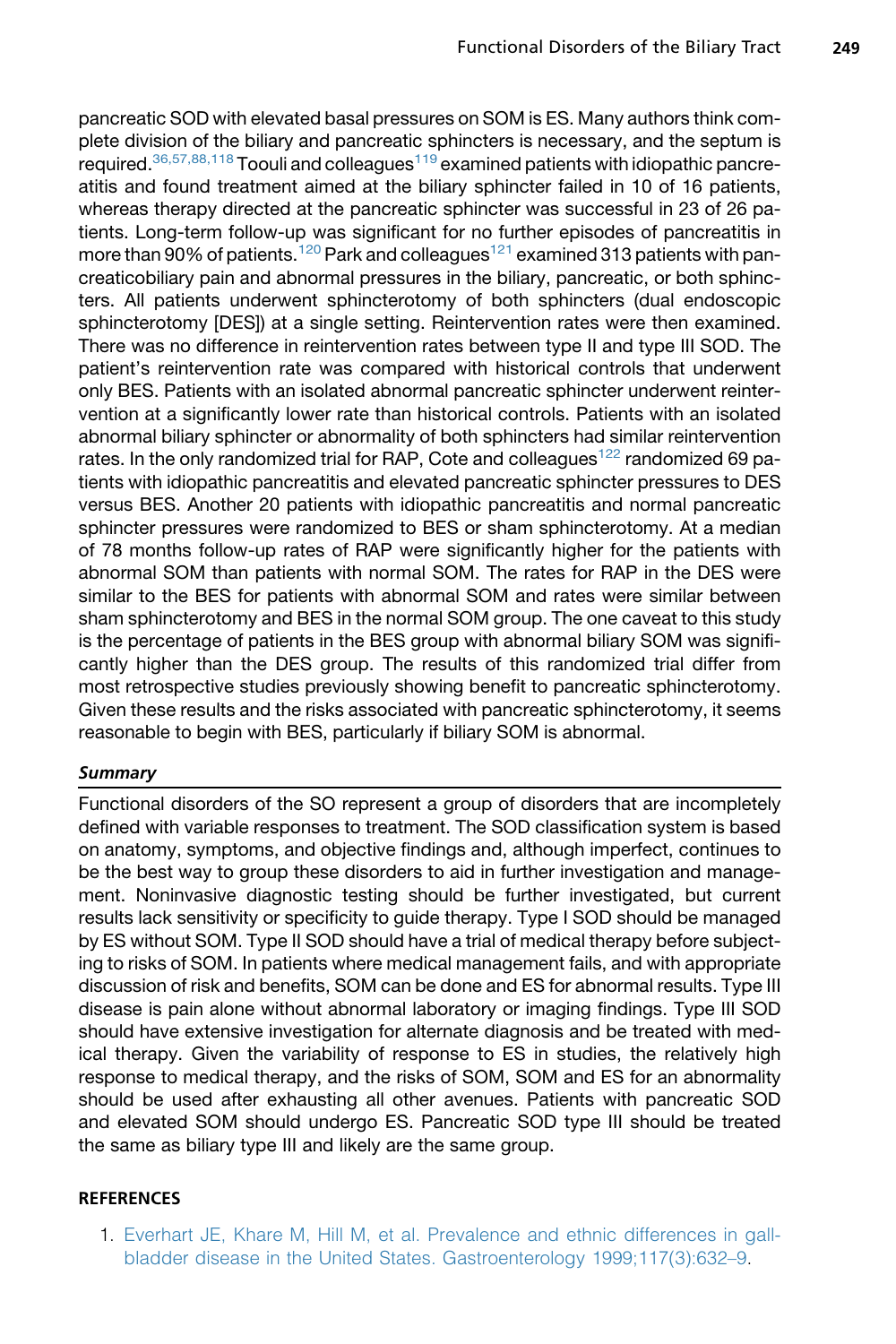- <span id="page-17-0"></span>2. [Yoo EH, Lee SY. The prevalence and risk factors for gallstone disease. Clin](http://refhub.elsevier.com/S0039-6109(13)00210-7/sref2) [Chem Lab Med 2009;47\(7\):795–807](http://refhub.elsevier.com/S0039-6109(13)00210-7/sref2).
- 3. [Sampliner RE, Bennett PH, Comess LJ, et al. Gallbladder disease in pima in](http://refhub.elsevier.com/S0039-6109(13)00210-7/sref3)[dians. Demonstration of high prevalence and early onset by cholecystography.](http://refhub.elsevier.com/S0039-6109(13)00210-7/sref3) [N Engl J Med 1970;283\(25\):1358–64.](http://refhub.elsevier.com/S0039-6109(13)00210-7/sref3)
- 4. [Festi D, Dormi A, Capodicasa S, et al. Incidence of gallstone disease in Italy:](http://refhub.elsevier.com/S0039-6109(13)00210-7/sref4) [results from a multicenter, population-based Italian study \(the MICOL project\).](http://refhub.elsevier.com/S0039-6109(13)00210-7/sref4) [World J Gastroenterol 2008;14\(34\):5282–9.](http://refhub.elsevier.com/S0039-6109(13)00210-7/sref4)
- 5. [Amaral JF, Thompson WR. Gallbladder disease in the morbidly obese. Am J](http://refhub.elsevier.com/S0039-6109(13)00210-7/sref5) [Surg 1985;149\(4\):551–7](http://refhub.elsevier.com/S0039-6109(13)00210-7/sref5).
- 6. [Maurer KR, Everhart JE, Ezzati TM, et al. Prevalence of gallstone disease in His](http://refhub.elsevier.com/S0039-6109(13)00210-7/sref6)[panic populations in the United States. Gastroenterology 1989;96\(2 Pt 1\):487–92.](http://refhub.elsevier.com/S0039-6109(13)00210-7/sref6)
- 7. [Valdivieso V, Covarrubias C, Siegel F, et al. Pregnancy and cholelithiasis: path](http://refhub.elsevier.com/S0039-6109(13)00210-7/sref7)[ogenesis and natural course of gallstones diagnosed in early puerperium. Hep](http://refhub.elsevier.com/S0039-6109(13)00210-7/sref7)[atology 1993;17\(1\):1–4.](http://refhub.elsevier.com/S0039-6109(13)00210-7/sref7)
- 8. [Sarin SK, Negi VS, Dewan R, et al. High familial prevalence of gallstones in the](http://refhub.elsevier.com/S0039-6109(13)00210-7/sref8) [first-degree relatives of gallstone patients. Hepatology 1995;22\(1\):138–41.](http://refhub.elsevier.com/S0039-6109(13)00210-7/sref8)
- 9. [Denk GU, Bikker H, Lekanne Dit Deprez RH, et al. ABCB4 deficiency: a family](http://refhub.elsevier.com/S0039-6109(13)00210-7/sref9) [saga of early onset cholelithiasis, sclerosing cholangitis and cirrhosis and a](http://refhub.elsevier.com/S0039-6109(13)00210-7/sref9) [novel mutation in the ABCB4 gene. Hepatol Res 2010;40\(9\):937–41.](http://refhub.elsevier.com/S0039-6109(13)00210-7/sref9)
- 10. [Venneman NG, van Erpecum KJ. Pathogenesis of gallstones. Gastroenterol Clin](http://refhub.elsevier.com/S0039-6109(13)00210-7/sref10) [North Am 2010;39\(2\):171–83, vii](http://refhub.elsevier.com/S0039-6109(13)00210-7/sref10).
- 11. [Admirand WH, Small DM. The physicochemical basis of cholesterol gallstone](http://refhub.elsevier.com/S0039-6109(13)00210-7/sref11) [formation in man. J Clin Invest 1968;47\(5\):1043–52.](http://refhub.elsevier.com/S0039-6109(13)00210-7/sref11)
- 12. [Barbara L, Sama C, Morselli Labate AM, et al. A population study on the prev](http://refhub.elsevier.com/S0039-6109(13)00210-7/sref12)[alence of gallstone disease: the Sirmione study. Hepatology 1987;7\(5\):913–7.](http://refhub.elsevier.com/S0039-6109(13)00210-7/sref12)
- 13. [Bar-Meir S. Gallstones: prevalence, diagnosis and treatment. Isr Med Assoc J](http://refhub.elsevier.com/S0039-6109(13)00210-7/sref13) [2001;3:111–3](http://refhub.elsevier.com/S0039-6109(13)00210-7/sref13).
- 14. [Attilli AF, de Santis A, Capri R, et al. The natural history of gallstones: The](http://refhub.elsevier.com/S0039-6109(13)00210-7/sref14) [GREPCO experience. Hepatology 1995;21\(3\):656–60.](http://refhub.elsevier.com/S0039-6109(13)00210-7/sref14)
- 15. [Diehl AK, Sugarek NJ, Todd KH. Clinical evaluation for gallstone disease: Use](http://refhub.elsevier.com/S0039-6109(13)00210-7/sref15)[fulness of symptoms and signs in diagnosis. Am J Med 1990;89\(1\):29–33](http://refhub.elsevier.com/S0039-6109(13)00210-7/sref15).
- 16. [Portincasa P, Moschetta A, Petruzzelli M, et al. Gallstone disease: Symptoms](http://refhub.elsevier.com/S0039-6109(13)00210-7/sref16) [and diagnosis of gallbladder stones. Best Pract Res Clin Gastroenterol 2006;](http://refhub.elsevier.com/S0039-6109(13)00210-7/sref16) [20\(6\):1017–29.](http://refhub.elsevier.com/S0039-6109(13)00210-7/sref16)
- 17. [Rigas B, Torosis J, McDougall CJ, et al. The circadian rhythm of biliary colic.](http://refhub.elsevier.com/S0039-6109(13)00210-7/sref17) [J Clin Gastroenterol 1990;12\(4\):409–14.](http://refhub.elsevier.com/S0039-6109(13)00210-7/sref17)
- 18. [Minoli G, Imperiale G, Spinzi GC, et al. Circadian periodicity and other clinical](http://refhub.elsevier.com/S0039-6109(13)00210-7/sref18) [features of biliary pain. J Clin Gastroenterol 1991;13\(5\):546–8](http://refhub.elsevier.com/S0039-6109(13)00210-7/sref18).
- 19. [Festi D, Sottili S, Colecchia A, et al. Clinical manifestations of gallstone disease:](http://refhub.elsevier.com/S0039-6109(13)00210-7/sref19) [Evidence from the Multicenter Italian Study on Cholelithiasis \(MICOL\). Hepatol](http://refhub.elsevier.com/S0039-6109(13)00210-7/sref19)[ogy 1999;30\(4\):839–46](http://refhub.elsevier.com/S0039-6109(13)00210-7/sref19).
- 20. [Nahrwold DL. Chronic cholecystitis and cholelithiasis. In: Sabiston DC Jr, editor.](http://refhub.elsevier.com/S0039-6109(13)00210-7/sref122) [Textbook of Surgery: The Biological Basis of Modern Surgical Practice. Philadel](http://refhub.elsevier.com/S0039-6109(13)00210-7/sref122)[phia: W.B. Saunders; 1991. p. 1057–63.](http://refhub.elsevier.com/S0039-6109(13)00210-7/sref122)
- 21. [Johnson CD. ABC of the upper gastrointestinal tract. upper abdominal pain:](http://refhub.elsevier.com/S0039-6109(13)00210-7/sref20) [Gall bladder. BMJ 2001;323\(7322\):1170–3.](http://refhub.elsevier.com/S0039-6109(13)00210-7/sref20)
- 22. [Leopold GR, Amberg J, Gosink BB, et al. Gray scale ultrasonic cholecystogra](http://refhub.elsevier.com/S0039-6109(13)00210-7/sref21)[phy: a comparison with conventional radiographic techniques. Radiology 1976;](http://refhub.elsevier.com/S0039-6109(13)00210-7/sref21) [121\(2\):445–8.](http://refhub.elsevier.com/S0039-6109(13)00210-7/sref21)
- 23. [Ko CW, Sekijima JH, Lee SP. Biliary sludge. Ann Intern Med 1999;130\(4 Pt 1\):301–11.](http://refhub.elsevier.com/S0039-6109(13)00210-7/sref22)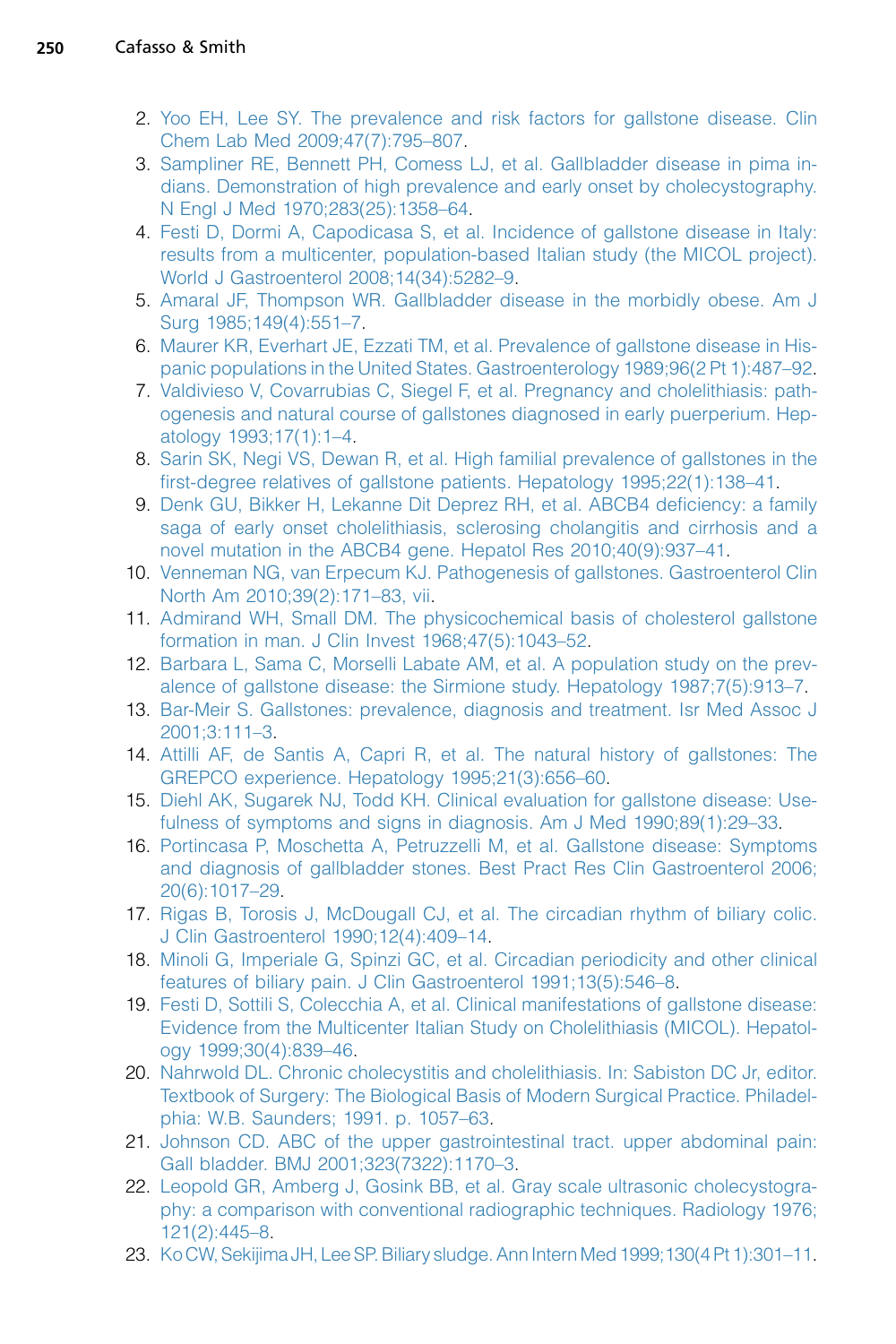- <span id="page-18-0"></span>24. [Lee SP, Nicholls JF, Park HZ. Biliary sludge as a cause of acute pancreatitis.](http://refhub.elsevier.com/S0039-6109(13)00210-7/sref23) [N Engl J Med 1992;326\(9\):589–93](http://refhub.elsevier.com/S0039-6109(13)00210-7/sref23).
- 25. [Robinson O'neill DE, Saunders MD. Endoscopic ultrasonography in diseases of](http://refhub.elsevier.com/S0039-6109(13)00210-7/sref24) [the gallbladder. Gastroenterol Clin North Am 2010;39\(2\):289–305](http://refhub.elsevier.com/S0039-6109(13)00210-7/sref24).
- 26. [Portincasa P, Ciaula AD, Bonfrate LE. Therapy of gallstone disease: what it](http://refhub.elsevier.com/S0039-6109(13)00210-7/sref25) [was, what it is, what it will be. World J Gastrointest Pharmacol Ther 2012;](http://refhub.elsevier.com/S0039-6109(13)00210-7/sref25) [3\(2\):7–20.](http://refhub.elsevier.com/S0039-6109(13)00210-7/sref25)
- 27. [Portincasa P, Di Ciaula A, Wang HH, et al. Medicinal treatments of cholesterol](http://refhub.elsevier.com/S0039-6109(13)00210-7/sref26) [gallstones: old, current and new perspectives. Curr Med Chem 2009;16\(12\):](http://refhub.elsevier.com/S0039-6109(13)00210-7/sref26) [1531–42.](http://refhub.elsevier.com/S0039-6109(13)00210-7/sref26)
- 28. [Di Ciaula A, Wang DQ, Wang HH, et al. Targets for current pharmacologic ther](http://refhub.elsevier.com/S0039-6109(13)00210-7/sref27)[apy in cholesterol gallstone disease. Gastroenterol Clin North Am 2010;39\(2\):](http://refhub.elsevier.com/S0039-6109(13)00210-7/sref27) [245–64, viii–ix.](http://refhub.elsevier.com/S0039-6109(13)00210-7/sref27)
- 29. [Wang HH, Portincasa P, de Bari O, et al. Prevention of cholesterol gallstones by](http://refhub.elsevier.com/S0039-6109(13)00210-7/sref28) [inhibiting hepatic biosynthesis and intestinal absorption of cholesterol. Eur J Clin](http://refhub.elsevier.com/S0039-6109(13)00210-7/sref28) [Invest 2013;43\(4\):413–26.](http://refhub.elsevier.com/S0039-6109(13)00210-7/sref28)
- 30. [Cariati A, Piromalli E. Limits and perspective of oral therapy with statins and](http://refhub.elsevier.com/S0039-6109(13)00210-7/sref29) [aspirin for the prevention of symptomatic cholesterol gallstone disease. Expert](http://refhub.elsevier.com/S0039-6109(13)00210-7/sref29) [Opin Pharmacother 2012;13\(9\):1223–7](http://refhub.elsevier.com/S0039-6109(13)00210-7/sref29).
- 31. [Gaby AR. Nutritional approaches to prevention and treatment of gallstones. Al](http://refhub.elsevier.com/S0039-6109(13)00210-7/sref30)[tern Med Rev 2009;14\(3\):258–67](http://refhub.elsevier.com/S0039-6109(13)00210-7/sref30).
- 32. [Gui GP, Cheruvu CV, West N, et al. Is cholecystectomy effective treatment for](http://refhub.elsevier.com/S0039-6109(13)00210-7/sref31) [symptomatic gallstones? Clinical outcome after long-term follow-up. Ann R](http://refhub.elsevier.com/S0039-6109(13)00210-7/sref31) [Coll Surg Engl 1998;80\(1\):25–32.](http://refhub.elsevier.com/S0039-6109(13)00210-7/sref31)
- 33. [Corazziari E. Definitions and epidemiology of functional gastrointestinal disor](http://refhub.elsevier.com/S0039-6109(13)00210-7/sref32)[ders. Best Pract Res Clin Gastroenterol 2004;18\(4\):613–31.](http://refhub.elsevier.com/S0039-6109(13)00210-7/sref32)
- 34. [Corazziari E. New Rome criteria for functional gastrointestinal disorders. Dig](http://refhub.elsevier.com/S0039-6109(13)00210-7/sref33) [Liver Dis 2000;32\(Suppl 3\):S233–4.](http://refhub.elsevier.com/S0039-6109(13)00210-7/sref33)
- 35. [Drossman DA. Rome III: the new criteria. Chin J Dig Dis 2006;7\(4\):181–5.](http://refhub.elsevier.com/S0039-6109(13)00210-7/sref34)
- 36. [Behar J, Corazziari E, Guelrud M, et al. Functional gallbladder and sphincter of](http://refhub.elsevier.com/S0039-6109(13)00210-7/sref35) [Oddi disorders. Gastroenterology 2006;130\(5\):1498–509.](http://refhub.elsevier.com/S0039-6109(13)00210-7/sref35)
- 37. [Toouli J. Biliary motility disorders. Baillieres Clin Gastroenterol 1997;11\(4\):](http://refhub.elsevier.com/S0039-6109(13)00210-7/sref36) [725–40.](http://refhub.elsevier.com/S0039-6109(13)00210-7/sref36)
- 38. [Rastogi A, Slivka A, Moser AJ, et al. Controversies concerning pathophysiology](http://refhub.elsevier.com/S0039-6109(13)00210-7/sref37) [and management of acalculous biliary-type abdominal pain. Dig Dis Sci 2005;](http://refhub.elsevier.com/S0039-6109(13)00210-7/sref37) [50\(8\):1391–401](http://refhub.elsevier.com/S0039-6109(13)00210-7/sref37).
- 39. [Cozzolino HJ, Goldstein F, Greening RR, et al. The cystic duct syndrome. JAMA](http://refhub.elsevier.com/S0039-6109(13)00210-7/sref38) [1963;185:920–4.](http://refhub.elsevier.com/S0039-6109(13)00210-7/sref38)
- 40. [The epidemiology of gallstone disease in Rome, Italy. Part I. Prevalence data in](http://refhub.elsevier.com/S0039-6109(13)00210-7/sref39) [men. The Rome group for epidemiology and prevention of cholelithiasis](http://refhub.elsevier.com/S0039-6109(13)00210-7/sref39) [\(GREPCO\). Hepatology 1988;8\(4\):904–6.](http://refhub.elsevier.com/S0039-6109(13)00210-7/sref39)
- 41. [Penning C, Gielkens HA, Delemarre JB, et al. Gall bladder emptying in severe](http://refhub.elsevier.com/S0039-6109(13)00210-7/sref40) [idiopathic constipation. Gut 1999;45\(2\):264–8](http://refhub.elsevier.com/S0039-6109(13)00210-7/sref40).
- 42. [Hansel SL, Dibaise JK. Functional gallbladder disorder: Gallbladder dyskinesia.](http://refhub.elsevier.com/S0039-6109(13)00210-7/sref41) [Gastroenterol Clin North Am 2010;39\(2\):369–79](http://refhub.elsevier.com/S0039-6109(13)00210-7/sref41).
- 43. [Velanovich V. Biliary dyskinesia and biliary crystals: a prospective study. Am](http://refhub.elsevier.com/S0039-6109(13)00210-7/sref42) [Surg 1997;63\(1\):69–74.](http://refhub.elsevier.com/S0039-6109(13)00210-7/sref42)
- 44. [Brugge WR, Brand DL, Atkins HL, et al. Gallbladder dyskinesia in chronic acal](http://refhub.elsevier.com/S0039-6109(13)00210-7/sref43)[culous cholecystitis. Dig Dis Sci 1986;31\(5\):461–7.](http://refhub.elsevier.com/S0039-6109(13)00210-7/sref43)
- 45. [Shaffer E. Acalculous biliary pain: new concepts for an old entity. Dig Liver Dis](http://refhub.elsevier.com/S0039-6109(13)00210-7/sref44) [2003;35\(Suppl 3\):S20–5.](http://refhub.elsevier.com/S0039-6109(13)00210-7/sref44)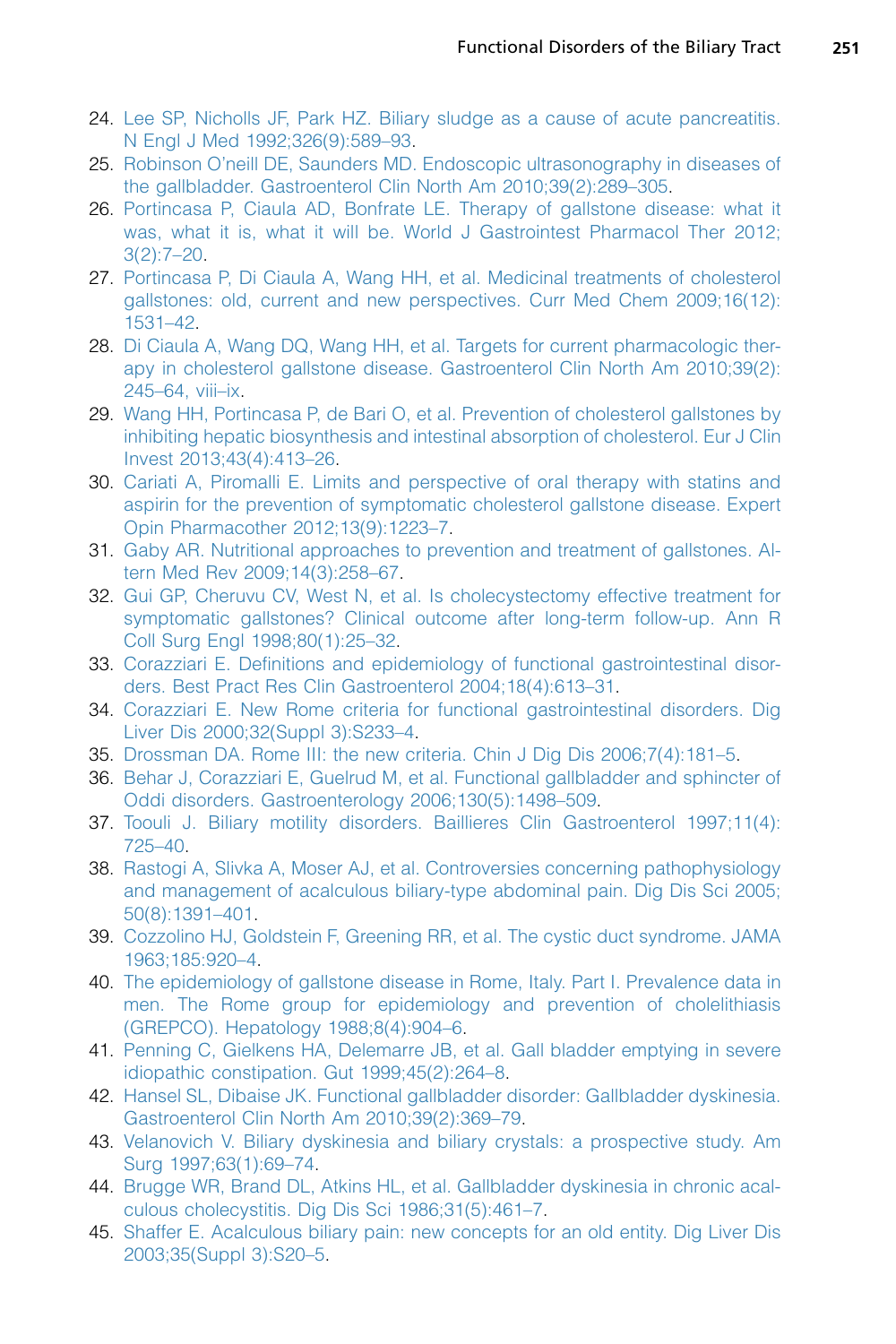- <span id="page-19-0"></span>46. [Barron LG, Rubio PA. Importance of accurate preoperative diagnosis and role of](http://refhub.elsevier.com/S0039-6109(13)00210-7/sref45) [advanced laparoscopic cholecystectomy in relieving chronic acalculous chole](http://refhub.elsevier.com/S0039-6109(13)00210-7/sref45)[cystitis. J Laparoendosc Surg 1995;5\(6\):357–61.](http://refhub.elsevier.com/S0039-6109(13)00210-7/sref45)
- 47. [Patel NA, Lamb JJ, Hogle NJ, et al. Therapeutic efficacy of laparoscopic chole](http://refhub.elsevier.com/S0039-6109(13)00210-7/sref46)[cystectomy in the treatment of biliary dyskinesia. Am J Surg 2004;187\(2\):](http://refhub.elsevier.com/S0039-6109(13)00210-7/sref46) [209–12.](http://refhub.elsevier.com/S0039-6109(13)00210-7/sref46)
- 48. [Wilkinson LS, Levine TS, Smith D, et al. Biliary sludge: Can ultrasound reliably](http://refhub.elsevier.com/S0039-6109(13)00210-7/sref47) [detect the presence of crystals in bile? Eur J Gastroenterol Hepatol 1996;](http://refhub.elsevier.com/S0039-6109(13)00210-7/sref47) [8\(10\):999–1001.](http://refhub.elsevier.com/S0039-6109(13)00210-7/sref47)
- 49. [Francis G, Baillie J. Gallbladder dyskinesia: fact or fiction? Curr Gastroenterol](http://refhub.elsevier.com/S0039-6109(13)00210-7/sref48) [Rep 2011;13\(2\):188–92.](http://refhub.elsevier.com/S0039-6109(13)00210-7/sref48)
- 50. [Ziessman HA. Functional hepatobiliary disease: chronic acalculous gallbladder](http://refhub.elsevier.com/S0039-6109(13)00210-7/sref49) [and chronic acalculous biliary disease. Semin Nucl Med 2006;36\(2\):119–32.](http://refhub.elsevier.com/S0039-6109(13)00210-7/sref49)
- 51. [Dahan P, Andant C, Levy P, et al. Prospective evaluation of endoscopic ultraso](http://refhub.elsevier.com/S0039-6109(13)00210-7/sref50)[nography and microscopic examination of duodenal bile in the diagnosis of](http://refhub.elsevier.com/S0039-6109(13)00210-7/sref50) [cholecystolithiasis in 45 patients with normal conventional ultrasonography.](http://refhub.elsevier.com/S0039-6109(13)00210-7/sref50) [Gut 1996;38\(2\):277–81.](http://refhub.elsevier.com/S0039-6109(13)00210-7/sref50)
- 52. [Thorboll J, Vilmann P, Jacobsen B, et al. Endoscopic ultrasonography in detec](http://refhub.elsevier.com/S0039-6109(13)00210-7/sref51)[tion of cholelithiasis in patients with biliary pain and negative transabdominal ul](http://refhub.elsevier.com/S0039-6109(13)00210-7/sref51)[trasonography. Scand J Gastroenterol 2004;39\(3\):267–9](http://refhub.elsevier.com/S0039-6109(13)00210-7/sref51).
- 53. [Mirbagheri SA, Mohamadnejad M, Nasiri J, et al. Prospective evaluation of](http://refhub.elsevier.com/S0039-6109(13)00210-7/sref52) [endoscopic ultrasonography in the diagnosis of biliary microlithiasis in patients](http://refhub.elsevier.com/S0039-6109(13)00210-7/sref52) [with normal transabdominal ultrasonography. J Gastrointest Surg 2005;9\(7\):](http://refhub.elsevier.com/S0039-6109(13)00210-7/sref52) [961–4.](http://refhub.elsevier.com/S0039-6109(13)00210-7/sref52)
- 54. [Yap L, Wycherley AG, Morphett AD, et al. Acalculous biliary pain: Cholecystec](http://refhub.elsevier.com/S0039-6109(13)00210-7/sref53)[tomy alleviates symptoms in patients with abnormal cholescintigraphy. Gastro](http://refhub.elsevier.com/S0039-6109(13)00210-7/sref53)[enterology 1991;101\(3\):786–93](http://refhub.elsevier.com/S0039-6109(13)00210-7/sref53).
- 55. [Ziessman HA, Tulchinsky M, Lavely WC, et al. Sincalide-stimulated cholescintig](http://refhub.elsevier.com/S0039-6109(13)00210-7/sref54)[raphy: a multicenter investigation to determine optimal infusion methodology](http://refhub.elsevier.com/S0039-6109(13)00210-7/sref54) [and gallbladder ejection fraction normal values. J Nucl Med 2010;51\(2\):277–81.](http://refhub.elsevier.com/S0039-6109(13)00210-7/sref54)
- 56. [DiBaise JK, Richmond BK, Ziessman HA, et al. Cholecystokinin-cholescintigraphy](http://refhub.elsevier.com/S0039-6109(13)00210-7/sref55) [in adults: consensus recommendations of an interdisciplinary panel. Clin Nucl Med](http://refhub.elsevier.com/S0039-6109(13)00210-7/sref55) [2012;37\(1\):63–70](http://refhub.elsevier.com/S0039-6109(13)00210-7/sref55).
- 57. [Vassiliou MC, Laycock WS. Biliary dyskinesia. Surg Clin North Am 2008;88:](http://refhub.elsevier.com/S0039-6109(13)00210-7/sref56) [1253–72](http://refhub.elsevier.com/S0039-6109(13)00210-7/sref56).
- 58. [Simanenkov VI, Poroshina EG, Tikhonov SV. The use of tenoten preparation in](http://refhub.elsevier.com/S0039-6109(13)00210-7/sref57) [complex therapy of hypomotoric biliary dyskinesia. Bull Exp Biol Med 2009;](http://refhub.elsevier.com/S0039-6109(13)00210-7/sref57) [148\(2\):349–50.](http://refhub.elsevier.com/S0039-6109(13)00210-7/sref57)
- 59. [Ponsky TA, DeSagun R, Brody F. Surgical therapy for biliary dyskinesia: a meta](http://refhub.elsevier.com/S0039-6109(13)00210-7/sref58)[analysis and review of the literature. J Laparoendosc Adv Surg Tech A 2005;](http://refhub.elsevier.com/S0039-6109(13)00210-7/sref58) [15\(5\):439–42.](http://refhub.elsevier.com/S0039-6109(13)00210-7/sref58)
- 60. [Mahid SS, Jafri NS, Brangers BC, et al. Meta-analysis of cholecystectomy in](http://refhub.elsevier.com/S0039-6109(13)00210-7/sref59) [symptomatic patients with positive hepatobiliary iminodiacetic acid scan results](http://refhub.elsevier.com/S0039-6109(13)00210-7/sref59) [without gallstones. Arch Surg 2009;144\(2\):180–7](http://refhub.elsevier.com/S0039-6109(13)00210-7/sref59).
- 61. [Bielefeldt K. The rising tide of cholecystectomy for biliary dyskinesia. Aliment](http://refhub.elsevier.com/S0039-6109(13)00210-7/sref60) [Pharmacol Ther 2013;37\(1\):98–106.](http://refhub.elsevier.com/S0039-6109(13)00210-7/sref60)
- 62. Gurusamy KS, Junnarkar S, Farouk M, et al. Cholecystectomy for suspected gallbladder dyskinesia. Cochrane Database Syst Rev 2009;(1):CD007086. [http://dx.doi.org/10.1002/14651858.CD007086.pub2.](http://dx.doi.org/10.1002/14651858.CD007086.pub2)
- 63. [Geiger TM, Awad ZT, Burgard M, et al. Prognostic indicators of quality of life after](http://refhub.elsevier.com/S0039-6109(13)00210-7/sref62) [cholecystectomy for biliary dyskinesia. Am Surg 2008;74\(5\):400–4.](http://refhub.elsevier.com/S0039-6109(13)00210-7/sref62)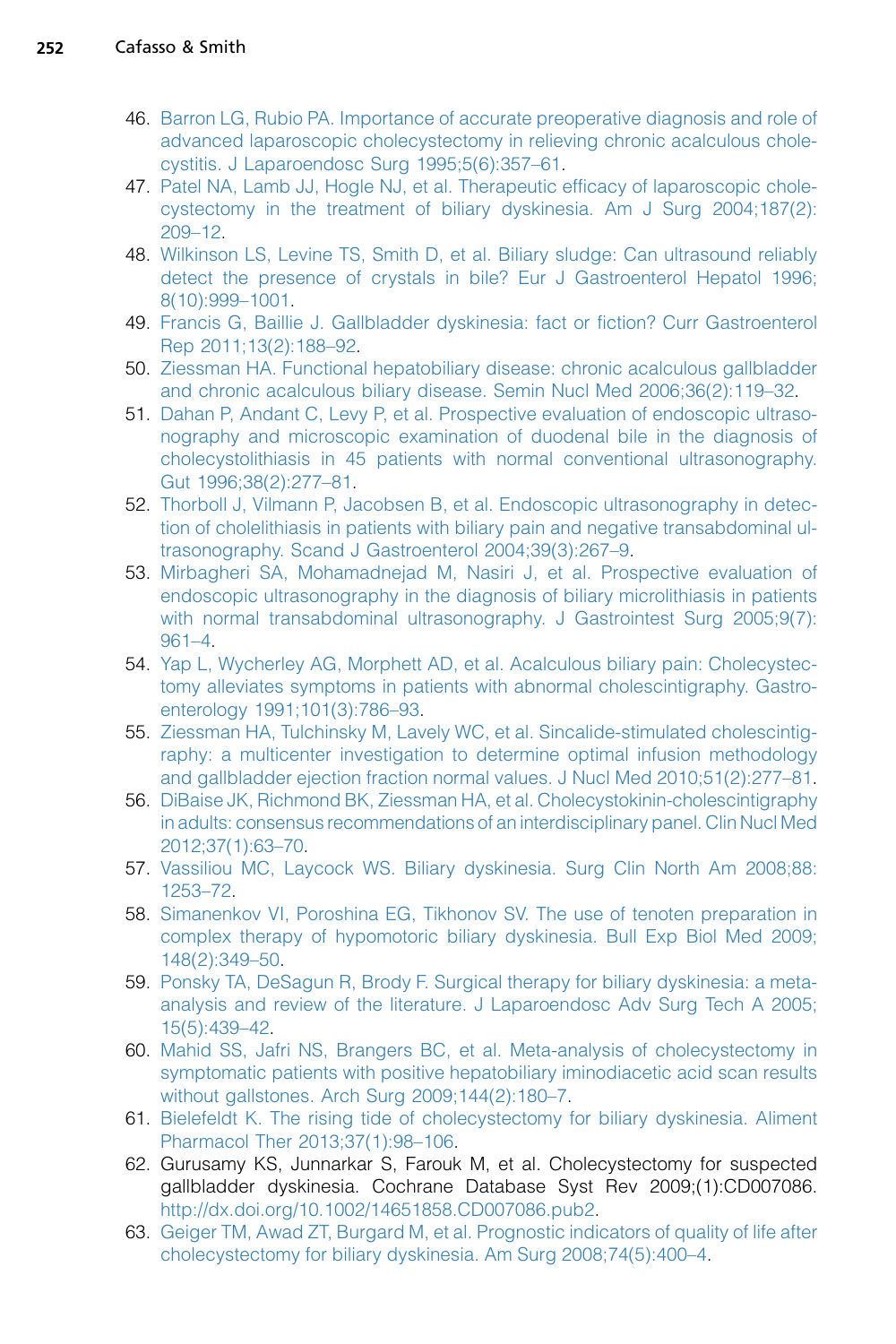- <span id="page-20-0"></span>64. [Geenen JE, Hogan WJ, Dodds WJ, et al. The efficacy of endoscopic sphincter](http://refhub.elsevier.com/S0039-6109(13)00210-7/sref63)[otomy after cholecystectomy in patients with sphincter-of-oddi dysfunction.](http://refhub.elsevier.com/S0039-6109(13)00210-7/sref63) [N Engl J Med 1989;320\(2\):82–7](http://refhub.elsevier.com/S0039-6109(13)00210-7/sref63).
- 65. [Baillie J. Sphincter of Oddi dysfunction. Curr Gastroenterol Rep 2010;12\(2\):](http://refhub.elsevier.com/S0039-6109(13)00210-7/sref64) [130–4](http://refhub.elsevier.com/S0039-6109(13)00210-7/sref64).
- 66. [Hall TC, Dennison AR, Garcea G. The diagnosis and management of sphincter](http://refhub.elsevier.com/S0039-6109(13)00210-7/sref65) [of Oddi dysfunction: a systematic review. Langenbecks Arch Surg 2012;397\(6\):](http://refhub.elsevier.com/S0039-6109(13)00210-7/sref65) [889–98.](http://refhub.elsevier.com/S0039-6109(13)00210-7/sref65)
- 67. [Bar-Meir S, Halpern Z, Bardan E, et al. Frequency of papillary dysfunction](http://refhub.elsevier.com/S0039-6109(13)00210-7/sref66) [among cholecystectomized patients. Hepatology 1984;4\(2\):328–30.](http://refhub.elsevier.com/S0039-6109(13)00210-7/sref66)
- 68. [Drossman DA, Li Z, Andruzzi E, et al. U.S. householder survey of functional](http://refhub.elsevier.com/S0039-6109(13)00210-7/sref67) [gastrointestinal disorders. prevalence, sociodemography, and health impact.](http://refhub.elsevier.com/S0039-6109(13)00210-7/sref67) [Dig Dis Sci 1993;38\(9\):1569–80.](http://refhub.elsevier.com/S0039-6109(13)00210-7/sref67)
- 69. [Hermann RE. The spectrum of biliary stone disease. Am J Surg 1989;158\(3\):](http://refhub.elsevier.com/S0039-6109(13)00210-7/sref68) [171–3](http://refhub.elsevier.com/S0039-6109(13)00210-7/sref68).
- 70. [Kaw M, Brodmerkel GJ Jr. ERCP, biliary crystal analysis, and sphincter of Oddi](http://refhub.elsevier.com/S0039-6109(13)00210-7/sref69) [manometry in idiopathic recurrent pancreatitis. Gastrointest Endosc 2002;55\(2\):](http://refhub.elsevier.com/S0039-6109(13)00210-7/sref69) [157–62.](http://refhub.elsevier.com/S0039-6109(13)00210-7/sref69)
- 71. [Coyle WJ, Pineau BC, Tarnasky PR, et al. Evaluation of unexplained acute and](http://refhub.elsevier.com/S0039-6109(13)00210-7/sref70) [acute recurrent pancreatitis using endoscopic retrograde cholangiopancrea](http://refhub.elsevier.com/S0039-6109(13)00210-7/sref70)[tography, sphincter of Oddi manometry and endoscopic ultrasound. Endoscopy](http://refhub.elsevier.com/S0039-6109(13)00210-7/sref70) [2002;34\(8\):617–23.](http://refhub.elsevier.com/S0039-6109(13)00210-7/sref70)
- 72. [Sherman S, Troiano FP, Hawes RH, et al. Frequency of abnormal sphincter of](http://refhub.elsevier.com/S0039-6109(13)00210-7/sref71) [Oddi manometry compared with the clinical suspicion of sphincter of Oddi](http://refhub.elsevier.com/S0039-6109(13)00210-7/sref71) [dysfunction. Am J Gastroenterol 1991;86\(5\):586–90](http://refhub.elsevier.com/S0039-6109(13)00210-7/sref71).
- 73. [Toouli J, Roberts-Thomson IC, Dent J, et al. Sphincter of Oddi motility disorders](http://refhub.elsevier.com/S0039-6109(13)00210-7/sref72) [in patients with idiopathic recurrent pancreatitis. Br J Surg 1985;72\(11\):859–63](http://refhub.elsevier.com/S0039-6109(13)00210-7/sref72).
- 74. [Geenen JE, Nash JA. The role of sphincter of Oddi manometry and biliary micro](http://refhub.elsevier.com/S0039-6109(13)00210-7/sref73)[scopy in evaluating idiopathic recurrent pancreatitis. Endoscopy 1998;30\(9\):](http://refhub.elsevier.com/S0039-6109(13)00210-7/sref73) [A237–41.](http://refhub.elsevier.com/S0039-6109(13)00210-7/sref73)
- 75. [Cheon YK. How to interpret a functional or motility test—sphincter of Oddi](http://refhub.elsevier.com/S0039-6109(13)00210-7/sref74) manometry. J Neurogastroenterol Motil 2012;18(2):211-7.
- 76. [Boyden EA. The sphincter of Oddi in man and certain representative mammals.](http://refhub.elsevier.com/S0039-6109(13)00210-7/sref75) [Surgery 1937;1:25–37](http://refhub.elsevier.com/S0039-6109(13)00210-7/sref75).
- 77. [Boyden EA. The anatomy of the choledochoduodenal junction in man. Surg Gy](http://refhub.elsevier.com/S0039-6109(13)00210-7/sref76)[necol Obstet 1957;104\(6\):641–52](http://refhub.elsevier.com/S0039-6109(13)00210-7/sref76).
- 78. [Behar J. Physiology and pathophysiology of the biliary tract: The gallbladder](http://refhub.elsevier.com/S0039-6109(13)00210-7/sref77) [and sphincter of Oddi—A review. ISRN Physiol 2013;2013:15.](http://refhub.elsevier.com/S0039-6109(13)00210-7/sref77)
- 79. [Toouli J. Sphincter of Oddi: function, dysfunction, and its management.](http://refhub.elsevier.com/S0039-6109(13)00210-7/sref78) [J Gastroenterol Hepatol 2009;24\(Suppl 3\):S57–62](http://refhub.elsevier.com/S0039-6109(13)00210-7/sref78).
- 80. [Wehrmann T. Long-term results \(](http://refhub.elsevier.com/S0039-6109(13)00210-7/sref79)>[10 years\) of endoscopic therapy for sphincter](http://refhub.elsevier.com/S0039-6109(13)00210-7/sref79) [of Oddi dysfunction in patients with acute recurrent pancreatitis. Endoscopy](http://refhub.elsevier.com/S0039-6109(13)00210-7/sref79) [2011;43\(3\):202–7.](http://refhub.elsevier.com/S0039-6109(13)00210-7/sref79)
- 81. [Morgan KA, Glenn JB, Byrne TK, et al. Sphincter of Oddi dysfunction after roux](http://refhub.elsevier.com/S0039-6109(13)00210-7/sref80)[en-Y gastric bypass. Surg Obes Relat Dis 2009;5\(5\):571–5](http://refhub.elsevier.com/S0039-6109(13)00210-7/sref80).
- 82. [Freeman ML, Gill M, Overby C, et al. Predictors of outcomes after biliary and](http://refhub.elsevier.com/S0039-6109(13)00210-7/sref81) [pancreatic sphincterotomy for sphincter of Oddi dysfunction. J Clin Gastroen](http://refhub.elsevier.com/S0039-6109(13)00210-7/sref81)[terol 2007;41\(1\):94–102.](http://refhub.elsevier.com/S0039-6109(13)00210-7/sref81)
- 83. [Beltz S, Sarkar A, Loren DE, et al. Risk stratification for the development of post-](http://refhub.elsevier.com/S0039-6109(13)00210-7/sref82)[ERCP pancreatitis by sphincter of Oddi dysfunction classification. South Med J](http://refhub.elsevier.com/S0039-6109(13)00210-7/sref82) [2013;106\(5\):298–302.](http://refhub.elsevier.com/S0039-6109(13)00210-7/sref82)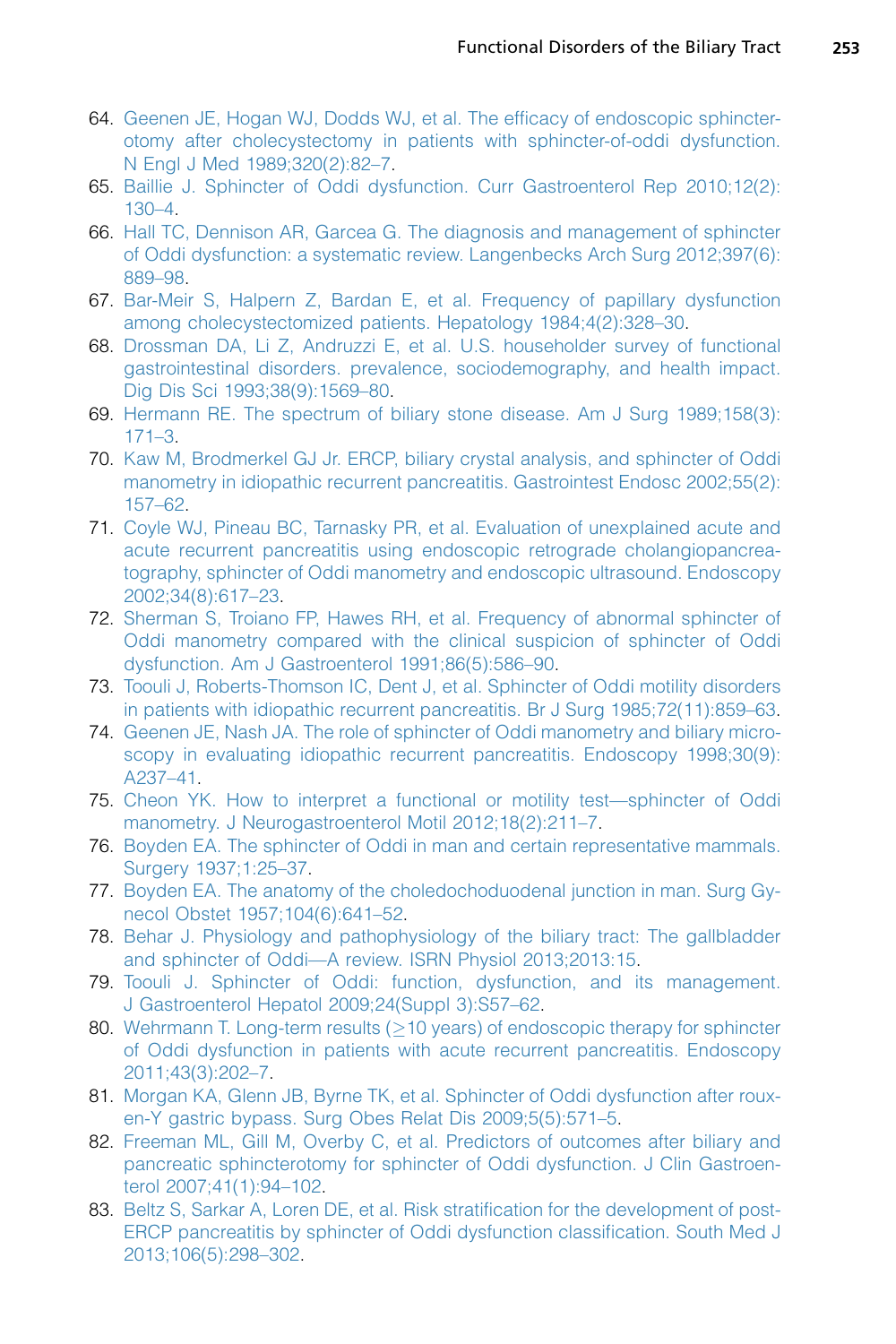- <span id="page-21-0"></span>84. [Saad AM, Fogel EL, McHenry L. Pancreatic duct stent placement prevents post-](http://refhub.elsevier.com/S0039-6109(13)00210-7/sref83)[ERCP pancreatitis with suspected sphincter of Oddi dysfunction but normal](http://refhub.elsevier.com/S0039-6109(13)00210-7/sref83) [manometry results. Gastrointest Endosc 2008;6\(7\):255–61](http://refhub.elsevier.com/S0039-6109(13)00210-7/sref83).
- 85. [Guelrud M, Mendoza S, Rossiter G, et al. Sphincter of Oddi manometry in](http://refhub.elsevier.com/S0039-6109(13)00210-7/sref84) [healthy volunteers. Dig Dis Sci 1990;35\(1\):38–46.](http://refhub.elsevier.com/S0039-6109(13)00210-7/sref84)
- 86. [Rolny P, Geenen JE, Hogan WJ. Post-cholecystectomy patients with "objective](http://refhub.elsevier.com/S0039-6109(13)00210-7/sref85) [signs" of partial bile outflow obstruction: clinical characteristics, sphincter of](http://refhub.elsevier.com/S0039-6109(13)00210-7/sref85) [Oddi manometry findings, and results of therapy. Gastrointest Endosc 1993;](http://refhub.elsevier.com/S0039-6109(13)00210-7/sref85) [39\(6\):778–81.](http://refhub.elsevier.com/S0039-6109(13)00210-7/sref85)
- 87. [Thomas PD, Turner JG, Dobbs BR, et al. Use of \(99m\)tc-DISIDA biliary scanning](http://refhub.elsevier.com/S0039-6109(13)00210-7/sref86) [with morphine provocation for the detection of elevated sphincter of Oddi basal](http://refhub.elsevier.com/S0039-6109(13)00210-7/sref86) [pressure. Gut 2000;46\(6\):838–41](http://refhub.elsevier.com/S0039-6109(13)00210-7/sref86).
- 88. [Piccinni G, Angrisano A, Testini M, et al. Diagnosing and treating sphincter of](http://refhub.elsevier.com/S0039-6109(13)00210-7/sref87) [Oddi dysfunction: a critical literature review and reevaluation. J Clin Gastroen](http://refhub.elsevier.com/S0039-6109(13)00210-7/sref87)[terol 2004;38\(4\):350–9.](http://refhub.elsevier.com/S0039-6109(13)00210-7/sref87)
- 89. [Raddawi HM, Geenen JE, Hogan WJ, et al. Pressure measurements from biliary](http://refhub.elsevier.com/S0039-6109(13)00210-7/sref88) [and pancreatic segments of sphincter of Oddi: comparison between patients](http://refhub.elsevier.com/S0039-6109(13)00210-7/sref88) [with functional abdominal pain, biliary, or pancreatic disease. Dig Dis Sci](http://refhub.elsevier.com/S0039-6109(13)00210-7/sref88) [1991;36\(1\):71–4](http://refhub.elsevier.com/S0039-6109(13)00210-7/sref88).
- 90. [Eversman D, Fogel EL, Rusche M, et al. Frequency of abnormal pancreatic and](http://refhub.elsevier.com/S0039-6109(13)00210-7/sref89) [biliary sphincter manometry compared with clinical suspicion of sphincter of](http://refhub.elsevier.com/S0039-6109(13)00210-7/sref89) [Oddi dysfunction. Gastrointest Endosc 1999;50:637–41](http://refhub.elsevier.com/S0039-6109(13)00210-7/sref89).
- 91. [Khashab MA, Watkins JL, McHenry L Jr, et al. Frequency of sphincter of oddi](http://refhub.elsevier.com/S0039-6109(13)00210-7/sref90) [dysfunction in patients with previously normal sphincter of Oddi manometry](http://refhub.elsevier.com/S0039-6109(13)00210-7/sref90) [studies. Endoscopy 2010;42\(5\):369–74.](http://refhub.elsevier.com/S0039-6109(13)00210-7/sref90)
- 92. [Funch-Jensen P, Drewes AM, Madacsy L. Evaluation of the biliary tract in pa](http://refhub.elsevier.com/S0039-6109(13)00210-7/sref91)[tients with functional biliary symptoms. World J Gastroenterol 2006;12\(18\):](http://refhub.elsevier.com/S0039-6109(13)00210-7/sref91) [2839–45](http://refhub.elsevier.com/S0039-6109(13)00210-7/sref91).
- 93. [Madacsy L, Middelfart HV, Matzen P, et al. Quantitative hepatobiliary scintig](http://refhub.elsevier.com/S0039-6109(13)00210-7/sref92)[raphy and endoscopic sphincter of Oddi manometry in patients with suspected](http://refhub.elsevier.com/S0039-6109(13)00210-7/sref92) [sphincter of Oddi dysfunction: assessment of flow-pressure relationship in the](http://refhub.elsevier.com/S0039-6109(13)00210-7/sref92) [biliary tract. Eur J Gastroenterol Hepatol 2000;12\(7\):777–86.](http://refhub.elsevier.com/S0039-6109(13)00210-7/sref92)
- 94. [Vijayakumar V, Briscoe EG, Pehlivanov ND. Postcholecystectomy sphincter of](http://refhub.elsevier.com/S0039-6109(13)00210-7/sref93) [Oddi dyskinesia–a diagnostic dilemma–role of noninvasive nuclear and invasive](http://refhub.elsevier.com/S0039-6109(13)00210-7/sref93) [manometric and endoscopic aspects. Surg Laparosc Endosc Percutan Tech](http://refhub.elsevier.com/S0039-6109(13)00210-7/sref93) [2007;17\(1\):10–3](http://refhub.elsevier.com/S0039-6109(13)00210-7/sref93).
- 95. [Craig AG, Peter D, Saccone GT, et al. Scintigraphy versus manometry in patients](http://refhub.elsevier.com/S0039-6109(13)00210-7/sref94) [with suspected biliary sphincter of Oddi dysfunction. Gut 2003;52\(3\):352–7.](http://refhub.elsevier.com/S0039-6109(13)00210-7/sref94)
- 96. [Santhosh S, Mittal BR, Arun S, et al. Quantitative cholescintigraphy with fatty](http://refhub.elsevier.com/S0039-6109(13)00210-7/sref95) [meal in the diagnosis of sphincter of Oddi dysfunction and acalculous chole](http://refhub.elsevier.com/S0039-6109(13)00210-7/sref95)[cystopathy. Indian J Gastroenterol 2012;31\(4\):186–90](http://refhub.elsevier.com/S0039-6109(13)00210-7/sref95).
- 97. [Di Francesco V, Brunori MP, Rigo L, et al. Comparison of ultrasound-secretin test](http://refhub.elsevier.com/S0039-6109(13)00210-7/sref96) [and sphincter of Oddi manometry in patients with recurrent acute pancreatitis.](http://refhub.elsevier.com/S0039-6109(13)00210-7/sref96) [Dig Dis Sci 1999;44\(2\):336–40](http://refhub.elsevier.com/S0039-6109(13)00210-7/sref96).
- 98. [Bolondi L, Gaiani S, Gullo L, et al. Secretin administration induces a dilatation of](http://refhub.elsevier.com/S0039-6109(13)00210-7/sref97) [main pancreatic duct. Dig Dis Sci 1984;29\(9\):802–8.](http://refhub.elsevier.com/S0039-6109(13)00210-7/sref97)
- 99. [Aisen AM, Sherman S, Jennings SG, et al. Comparison of secretin-stimulated](http://refhub.elsevier.com/S0039-6109(13)00210-7/sref98) [magnetic resonance pancreatography and manometry results in patients with](http://refhub.elsevier.com/S0039-6109(13)00210-7/sref98) [suspected sphincter of Oddi dysfunction. Acad Radiol 2008;15\(5\):601–9.](http://refhub.elsevier.com/S0039-6109(13)00210-7/sref98)
- 100. [Chowdhury AH, Humes DJ, Pritchard SE, et al. The effects of morphine](http://refhub.elsevier.com/S0039-6109(13)00210-7/sref99)[neostigmine and secretin provocation on pancreaticobiliary morphology in](http://refhub.elsevier.com/S0039-6109(13)00210-7/sref99)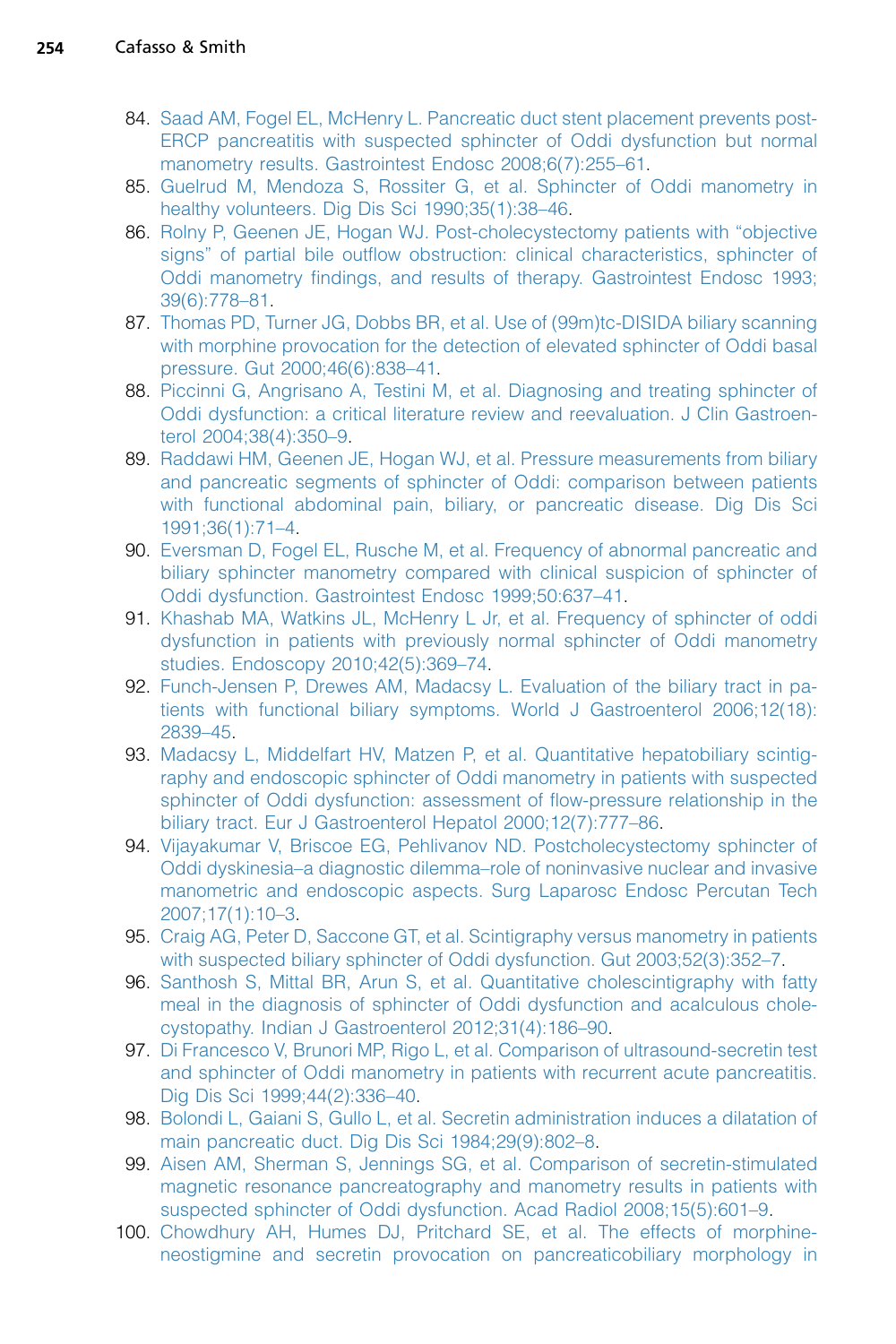<span id="page-22-0"></span>[healthy subjects: A randomized, double-blind crossover study using serial](http://refhub.elsevier.com/S0039-6109(13)00210-7/sref99) [MRCP. World J Surg 2011;35\(9\):2102–9](http://refhub.elsevier.com/S0039-6109(13)00210-7/sref99).

- 101. [Hogan WJ, Geenen JE. Biliary dyskinesia. Endoscopy 1988;20\(Suppl 1\):](http://refhub.elsevier.com/S0039-6109(13)00210-7/sref100) [179–83.](http://refhub.elsevier.com/S0039-6109(13)00210-7/sref100)
- 102. [Tanaka M. Function and dysfunction of the sphincter of Oddi. Dig Surg 2010;](http://refhub.elsevier.com/S0039-6109(13)00210-7/sref101) [27\(2\):94–9](http://refhub.elsevier.com/S0039-6109(13)00210-7/sref101).
- 103. [Cicala M, Habib FI, Vavassori P, et al. Outcome of endoscopic sphincterotomy](http://refhub.elsevier.com/S0039-6109(13)00210-7/sref102) [in post cholecystectomy patients with sphincter of Oddi dysfunction as pre](http://refhub.elsevier.com/S0039-6109(13)00210-7/sref102)[dicted by manometry and quantitative choledochoscintigraphy. Gut 2002;](http://refhub.elsevier.com/S0039-6109(13)00210-7/sref102) [50\(5\):665–8](http://refhub.elsevier.com/S0039-6109(13)00210-7/sref102).
- 104. [Heetun ZS, Zeb F, Cullen G, et al. Biliary sphincter of Oddi dysfunction:](http://refhub.elsevier.com/S0039-6109(13)00210-7/sref103) [response rates after ERCP and sphincterotomy in a 5-year ERCP series and pro](http://refhub.elsevier.com/S0039-6109(13)00210-7/sref103)[posal for new practical guidelines. Eur J Gastroenterol Hepatol 2011;23\(4\):](http://refhub.elsevier.com/S0039-6109(13)00210-7/sref103) [327–33.](http://refhub.elsevier.com/S0039-6109(13)00210-7/sref103)
- 105. [Elmi F, Silverman WB. Biliary sphincter of Oddi dysfunction type I versus occult](http://refhub.elsevier.com/S0039-6109(13)00210-7/sref104) [biliary microlithiasis in post-cholecystectomy patients: Are they both part of the](http://refhub.elsevier.com/S0039-6109(13)00210-7/sref104) [same clinical entity? Dig Dis Sci 2010;55\(3\):842–6](http://refhub.elsevier.com/S0039-6109(13)00210-7/sref104).
- 106. [Kalaitzakia E, Ambrose T, Phillips-Hughes J, et al. Management of patients with](http://refhub.elsevier.com/S0039-6109(13)00210-7/sref105) [biliary sphincter of Oddi disorder without manometry. BMC Gastroenterol 2010;](http://refhub.elsevier.com/S0039-6109(13)00210-7/sref105) [10:124–32](http://refhub.elsevier.com/S0039-6109(13)00210-7/sref105).
- 107. [Toouli J, Roberts-Thomson IC, Kellow J, et al. Manometry based randomised](http://refhub.elsevier.com/S0039-6109(13)00210-7/sref106) [trial of endoscopic sphincterotomy for sphincter of Oddi dysfunction. Gut](http://refhub.elsevier.com/S0039-6109(13)00210-7/sref106) [2000;46\(1\):98–102.](http://refhub.elsevier.com/S0039-6109(13)00210-7/sref106)
- 108. [Botoman VA, Kozarek RA, Novell LA. Long-term outcome after endoscopic](http://refhub.elsevier.com/S0039-6109(13)00210-7/sref107) [sphincterotomy in patients with biliary colic and suspected sphincter of Oddi](http://refhub.elsevier.com/S0039-6109(13)00210-7/sref107) [dysfunction. Gastrointest Endosc 1994;40:165–70.](http://refhub.elsevier.com/S0039-6109(13)00210-7/sref107)
- 109. [Wehrmann T, Wiemer K, Lembcke B. Do patients with sphincter of Oddi](http://refhub.elsevier.com/S0039-6109(13)00210-7/sref108) [dysfunction benefit from endoscopic sphincterotomy? A 5-year prospective trial.](http://refhub.elsevier.com/S0039-6109(13)00210-7/sref108) [Eur J Gastroenterol Hepatol 1996;8:251–6.](http://refhub.elsevier.com/S0039-6109(13)00210-7/sref108)
- 110. [Vitton V, Delpy R, Gasmi M, et al. Is endoscopic sphincterotomy avoidable in pa](http://refhub.elsevier.com/S0039-6109(13)00210-7/sref109)[tients with sphincter of Oddi dysfunctyion? Eur J Gastroenterol Hepatol 2006;20:](http://refhub.elsevier.com/S0039-6109(13)00210-7/sref109) [15–21.](http://refhub.elsevier.com/S0039-6109(13)00210-7/sref109)
- 111. [Kalloo AN, Pasricha PJ. Therapy of sphincter of Oddi dysfunction. Gastrointest](http://refhub.elsevier.com/S0039-6109(13)00210-7/sref110) [Endosc Clin N Am 1996;6\(1\):117–25](http://refhub.elsevier.com/S0039-6109(13)00210-7/sref110).
- 112. [Guelrud M, Mendoza S, Rossiter G, et al. Effect of nifedipine on sphincter of](http://refhub.elsevier.com/S0039-6109(13)00210-7/sref111) [Oddi motor activity: studies in healthy volunteers and patients with biliary dyski](http://refhub.elsevier.com/S0039-6109(13)00210-7/sref111)[nesia. Gastroenterology 1988;95\(4\):1050–5](http://refhub.elsevier.com/S0039-6109(13)00210-7/sref111).
- 113. [Khuroo MS, Zargar SA, Yattoo GN. Efficacy of nifedipine therapy in patients with](http://refhub.elsevier.com/S0039-6109(13)00210-7/sref112) [sphincter of Oddi dysfunction: a prospective, double-blind, randomized,](http://refhub.elsevier.com/S0039-6109(13)00210-7/sref112) [placebo-controlled, cross over trial. Br J Clin Pharmacol 1992;33\(5\):477–85](http://refhub.elsevier.com/S0039-6109(13)00210-7/sref112).
- 114. [Sand J, Nordback I, Koskinen M, et al. Nifedipine for suspected type II sphincter](http://refhub.elsevier.com/S0039-6109(13)00210-7/sref113) [of Oddi dyskinesia. Am J Gastroenterol 1993;88\(4\):530–5.](http://refhub.elsevier.com/S0039-6109(13)00210-7/sref113)
- 115. [Cheon YK, Cho YD, Moon JH, et al. Effects of vardenafil, a phosphodiesterase](http://refhub.elsevier.com/S0039-6109(13)00210-7/sref114) [type-5 inhibitor, on sphincter of Oddi motility in patients with suspected biliary](http://refhub.elsevier.com/S0039-6109(13)00210-7/sref114) [sphincter of Oddi dysfunction. Gastrointest Endosc 2009;69\(6\):1111–6](http://refhub.elsevier.com/S0039-6109(13)00210-7/sref114).
- 116. [Zhang ZH, Wu SD, Wang B, et al. Sphincter of Oddi hypomotility and its relation](http://refhub.elsevier.com/S0039-6109(13)00210-7/sref115)[ship with duodenal-biliary reflux, plasma motilin and serum gastrin. World J](http://refhub.elsevier.com/S0039-6109(13)00210-7/sref115) [Gastroenterol 2008;14\(25\):4077–81](http://refhub.elsevier.com/S0039-6109(13)00210-7/sref115).
- 117. [Vitton V, Ezzedine S, Gonzalez JM, et al. Medical treatment for sphincter of Oddi](http://refhub.elsevier.com/S0039-6109(13)00210-7/sref116) [dysfunction: Can it replace endoscopic sphincterotomy? World J Gastroenterol](http://refhub.elsevier.com/S0039-6109(13)00210-7/sref116) [2012;18\(14\):1610–5.](http://refhub.elsevier.com/S0039-6109(13)00210-7/sref116)